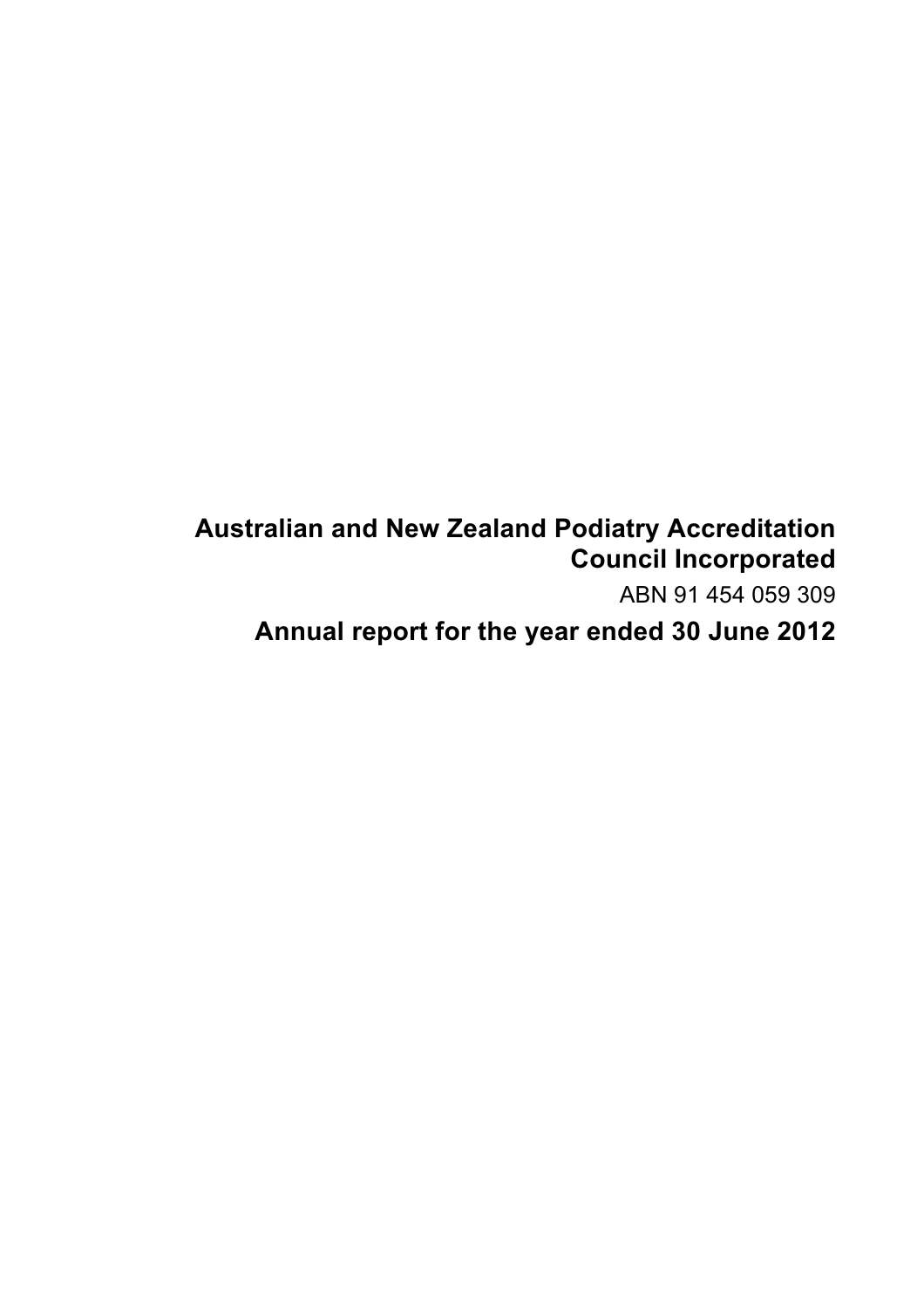# **Contents**

| Corporate information                   | Page<br>3       |
|-----------------------------------------|-----------------|
| Committee report                        | 4               |
| Auditor's independence declaration      | 10 <sup>°</sup> |
| Statement of comprehensive income       | 11              |
| Statement of financial position         | 12 <sub>2</sub> |
| Statement of changes in equity          | 13              |
| Statement of cash flows                 | 14              |
| Notes to the financial statements       | 15              |
| Committee declaration                   | 23              |
| Independent audit report to the members | 24              |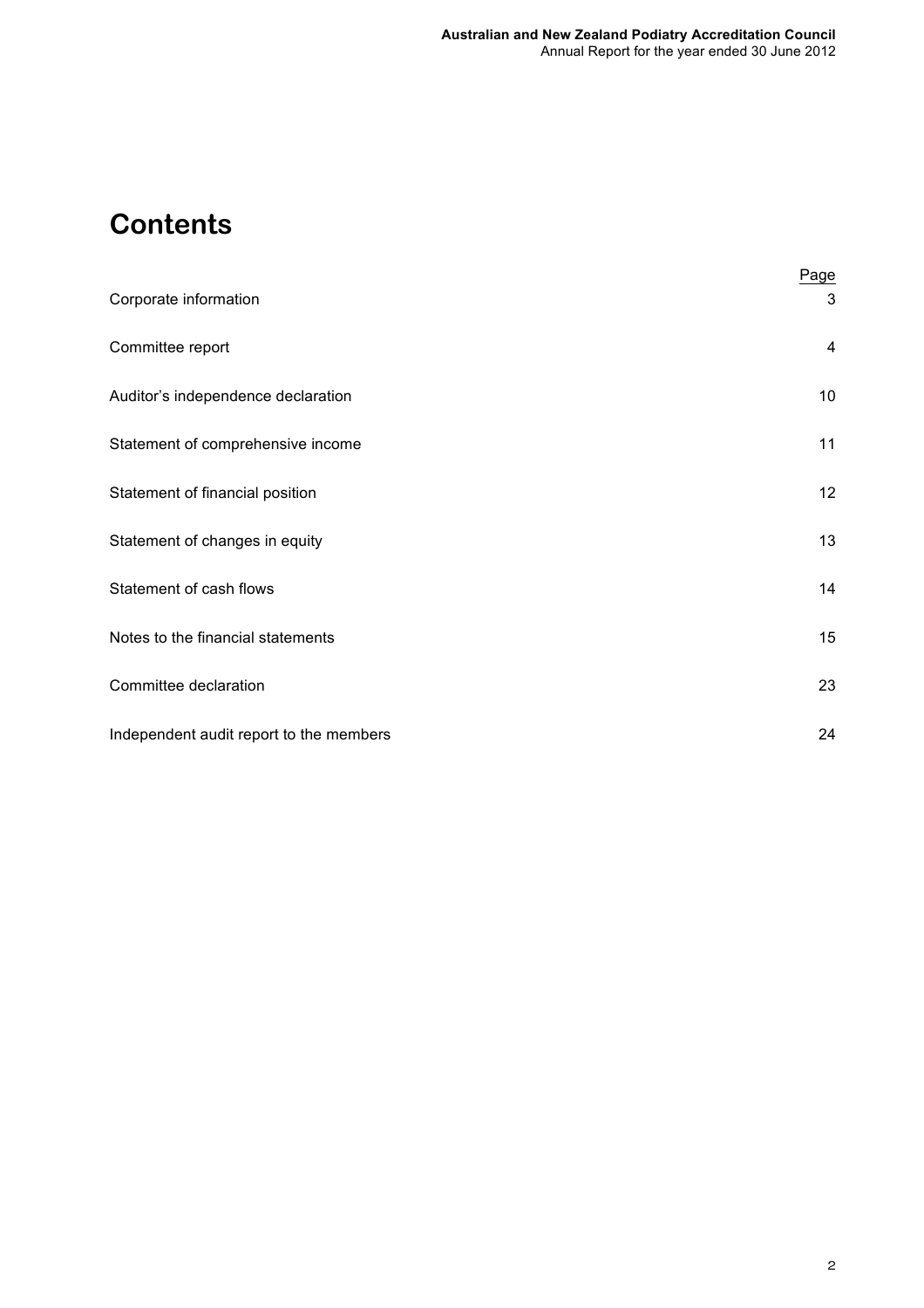| <b>Officers</b>                                         | Dr Rolf Scharfbillig                          | Chairperson        |
|---------------------------------------------------------|-----------------------------------------------|--------------------|
|                                                         | Dr Adam Bird                                  | Deputy Chairperson |
|                                                         | Ms Alexandra Noble-Beasley                    | Treasurer          |
|                                                         | Ms Fiona Angus                                |                    |
|                                                         | <b>Mr Matthew Carroll</b>                     |                    |
|                                                         | Mr Trent Johnston                             |                    |
|                                                         | Mr David McKay                                |                    |
|                                                         | Ms Fiona Oliver                               |                    |
|                                                         | Ms Joan Russell                               |                    |
| <b>Accreditation Committee</b>                          | Dr Rolf Scharfbillig                          | Chairperson        |
|                                                         | <b>Mr Matthew Carroll</b>                     |                    |
|                                                         | Mr Bernard Comerford                          |                    |
|                                                         | Dr Mark Gilheany                              |                    |
|                                                         | Dr Sara Jones                                 |                    |
|                                                         | Ms Joan Russell                               |                    |
|                                                         |                                               |                    |
| <b>Qualifications &amp; Skills Assessment Committee</b> | Dr Adam Bird                                  | Chairperson        |
|                                                         | Ms Verona Du Toit                             |                    |
|                                                         | Ms Belinda Ihaka                              |                    |
|                                                         | Ms Carol Mioduchowski                         |                    |
|                                                         | Dr Susanne Owen                               |                    |
|                                                         | Dr Paul Tinley                                |                    |
| <b>Public Officer</b>                                   | Dr Rolf Scharfbillig                          |                    |
| <b>Principal Place of Business</b>                      | Level 31, 120 Collins Street                  |                    |
|                                                         | Melbourne VIC 3000                            |                    |
| <b>Auditors</b>                                         | <b>ODV Accountants and Financial Services</b> |                    |
|                                                         | <b>PO Box 148</b>                             |                    |
|                                                         | Torrensville Plaza SA 5031                    |                    |
|                                                         |                                               |                    |

# **Corporate Information**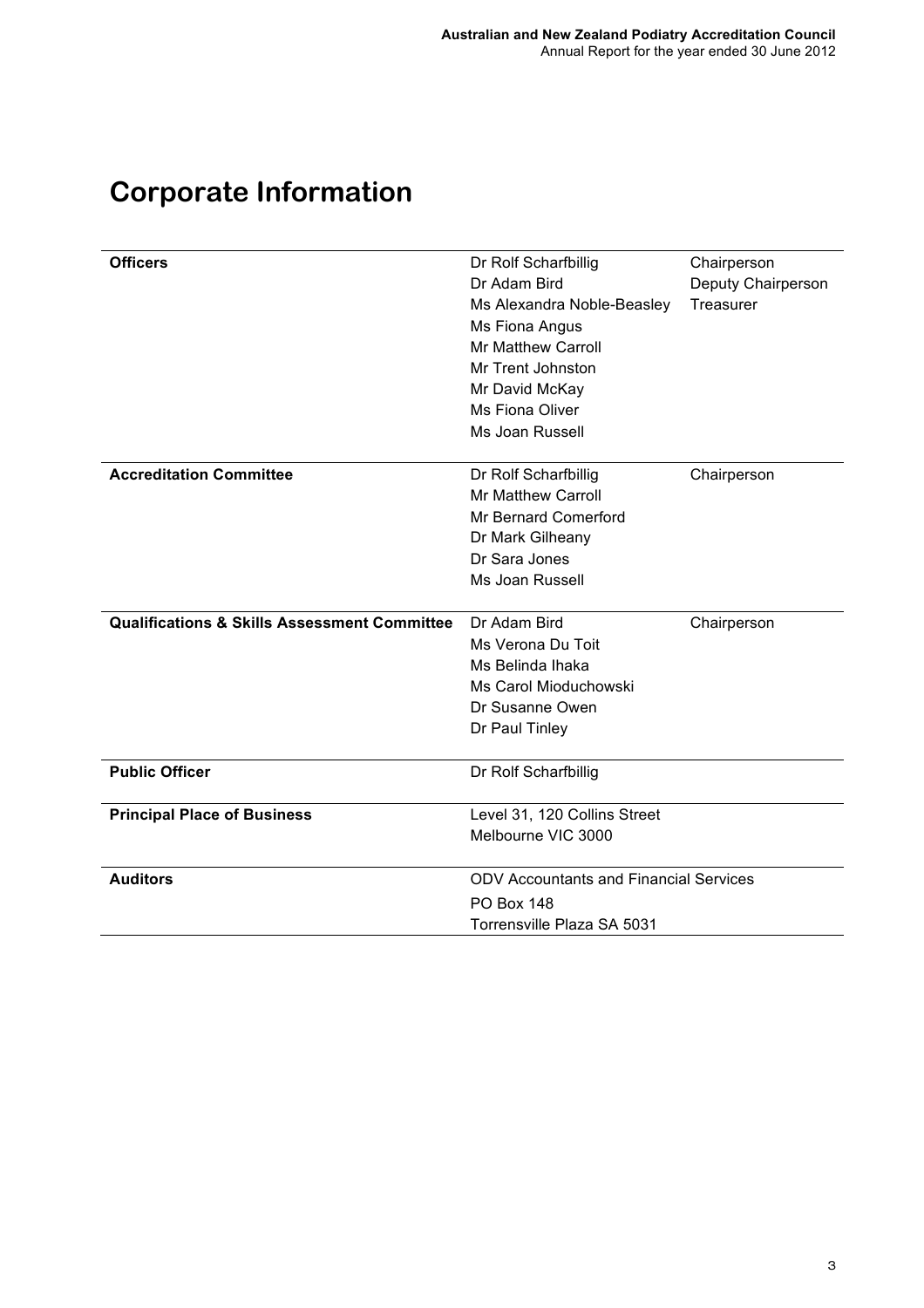# **Committee Report**

The Australian and New Zealand Podiatry Accreditation Council (ANZPAC) was incorporated in South Australia on 16 April 2008.

ANZPAC is an independent body with membership currently comprising the Podiatrists' Board of New Zealand. The Board of Management comprises registered podiatrists (nominated by the Australasian Registration Boards), nominees from the Australasian professional associations (Australasian Podiatry Council and Podiatry New Zealand), and nominees from educational institutions offering podiatric programs in both Australia and New Zealand and community representation.

The Ministerial Council assigned ANZPAC the accreditation functions for the Podiatry Board of Australia under the National Registration and Accreditation Scheme for Health Professions introduced in July 2010.

The role and function of ANZPAC under the Australian Health Practitioner Regulation National Law 2009 (National Law) is codified in the podiatry specific schedule of the service agreement for the accreditation function between the Australian Health Practitioner Regulation Agency (AHPRA) and ANZPAC signed in June 2012.

The purpose of ANZPAC as defined in the Constitution is to assess and accredit podiatric education programs that aim to graduate persons who are eligible for registration as a podiatrist in both Australia and New Zealand. A secondary purpose is to assess the qualifications and skills of overseas trained podiatrists for skilled migration to Australia or eligibility to practice in Australia and New Zealand. A recent expansion of function will see ANZPAC undertaking the accreditation of those courses that aim to produce podiatric surgeons (specialist accreditation) and endorsement for scheduled medicines.

In consideration of the *Trans Tasman Mutual Recognition Act (1997) (Clth)* (TTMRA), the Constitution and processes of ANZPAC include stakeholder representation from New Zealand to encourage collaboration and uniformity.

In accordance with the *Migration Regulations 1994 (Clth)* – regulation 2.26B, the Minister for Education has approved ANZPAC as the assessing authority to conduct skills assessments for prospective migrants in the occupation Podiatrist (ANZSCO 252611).

### **Principal Activities, Objectives and Measures of Performance**

#### Principal Activities

Under the Agreement for the Accreditation Function with AHPRA, ANZPAC is responsible for carrying out the following accreditation functions during the term of the agreement:

### *Accreditation of programs of study*

- Accrediting programs of study as provided for in section 48 of the National Law;
- Monitoring programs of study as provided for in section 50 of the National Law;
- Submitting reports on programs of study, including monitoring, to the Podiatry Board of Australia;
- Advising the Podiatry Board of Australia if ANZPAC refuses to accredit a program of study; and
- Providing advice to the Podiatry Board of Australia about matters relating to accreditation of programs of study as required.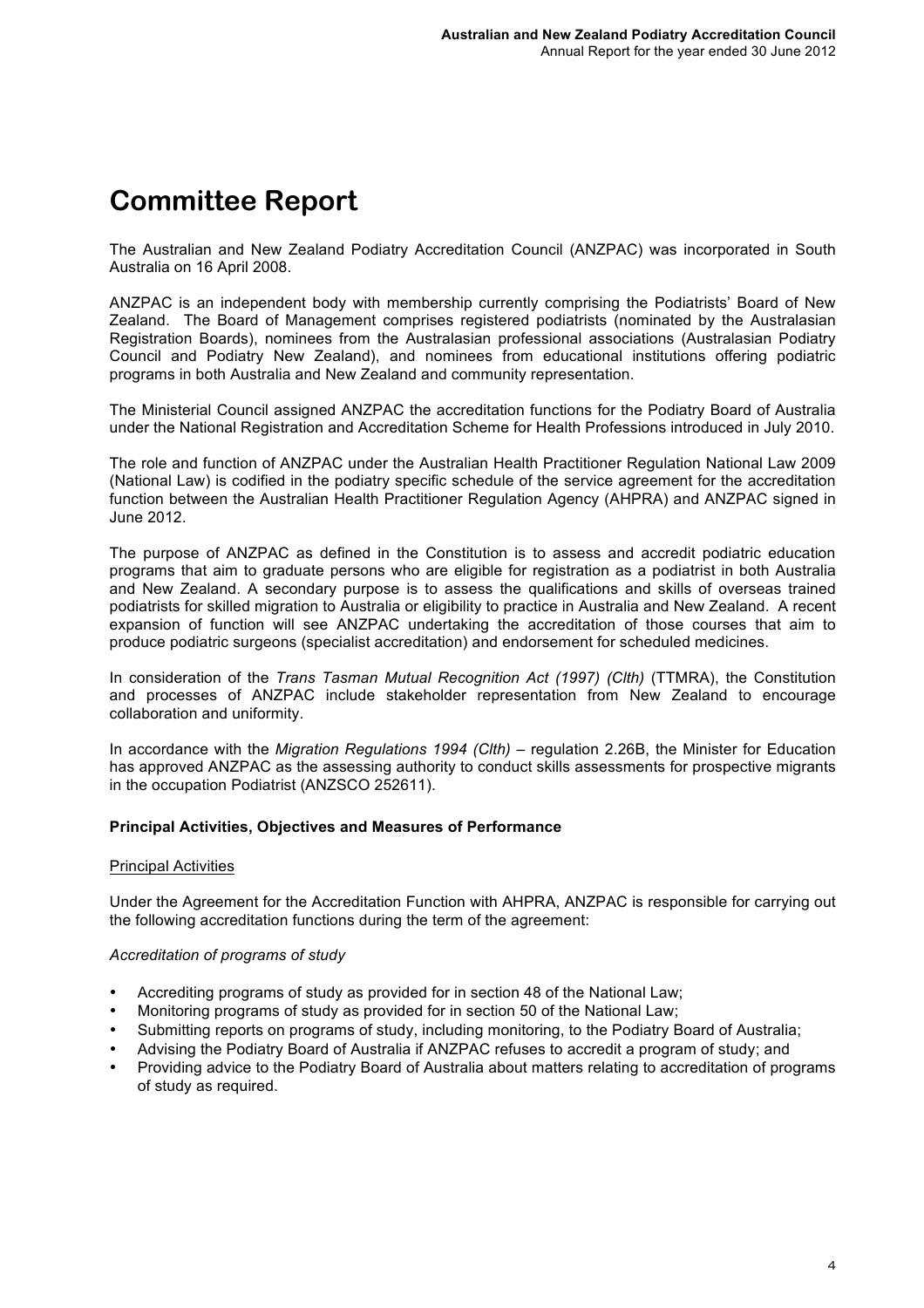#### *Development and review of accreditation standards*

• Developing and reviewing accreditation standards for programs of study leading to a qualification required for registration or endorsement of registration under section 46 of the National Law.

### *Qualifications and skills assessments*

- Assessment of the qualifications and skills of overseas qualified podiatry practitioners for registration in Australia and provide advice to the Podiatry Board of Australia about issues relating to assessment of overseas-qualified podiatry practitioners;
- Conduct competency assessments for podiatrists who hold approved qualifications for registration as a podiatrist and have applied to the Podiatry Board of Australia for registration after an absence from podiatric practice; and
- Conduct assessment of qualifications in podiatric therapeutics to ascertain whether they are substantially equivalent to, or based on similar competencies to, a Podiatry Board of Australia approved qualification in podiatric therapeutics for the purposes of an endorsement for scheduled medicines.

### *Assessment of overseas assessing authorities*

Assessing authorities in other countries who accredit programs of study relevant to registration in podiatry to decide whether persons who successfully complete the program of study accredited by the authorities have the knowledge, clinical skills and professional attributes necessary to practice podiatry or podiatric surgery in Australia.

### **Objectives**

### That ANZPAC:

- Effectively governs itself and demonstrates competence and professionalism in the performance of its accreditation role;
- Carries out its accreditation operations independently;
- Effectively manages its resources to support its accreditation function;
- Develops robust accreditation standards, which have been set in advance for the assessment of programs of study and education providers;
- Applies the accreditation standards and has rigorous, fair and consistent processes for accrediting programs of study and their education providers;
- Has defined standards and procedures to assess examining and/or accrediting authorities in other countries;
- Has processes to assess and/or oversee the assessment of the knowledge, clinical skills and professional attributes of internationally qualified practitioners who are seeking registration in the profession; and
- Works to build stakeholder support and collaborates with other national and international accreditation authorities including those of other professions.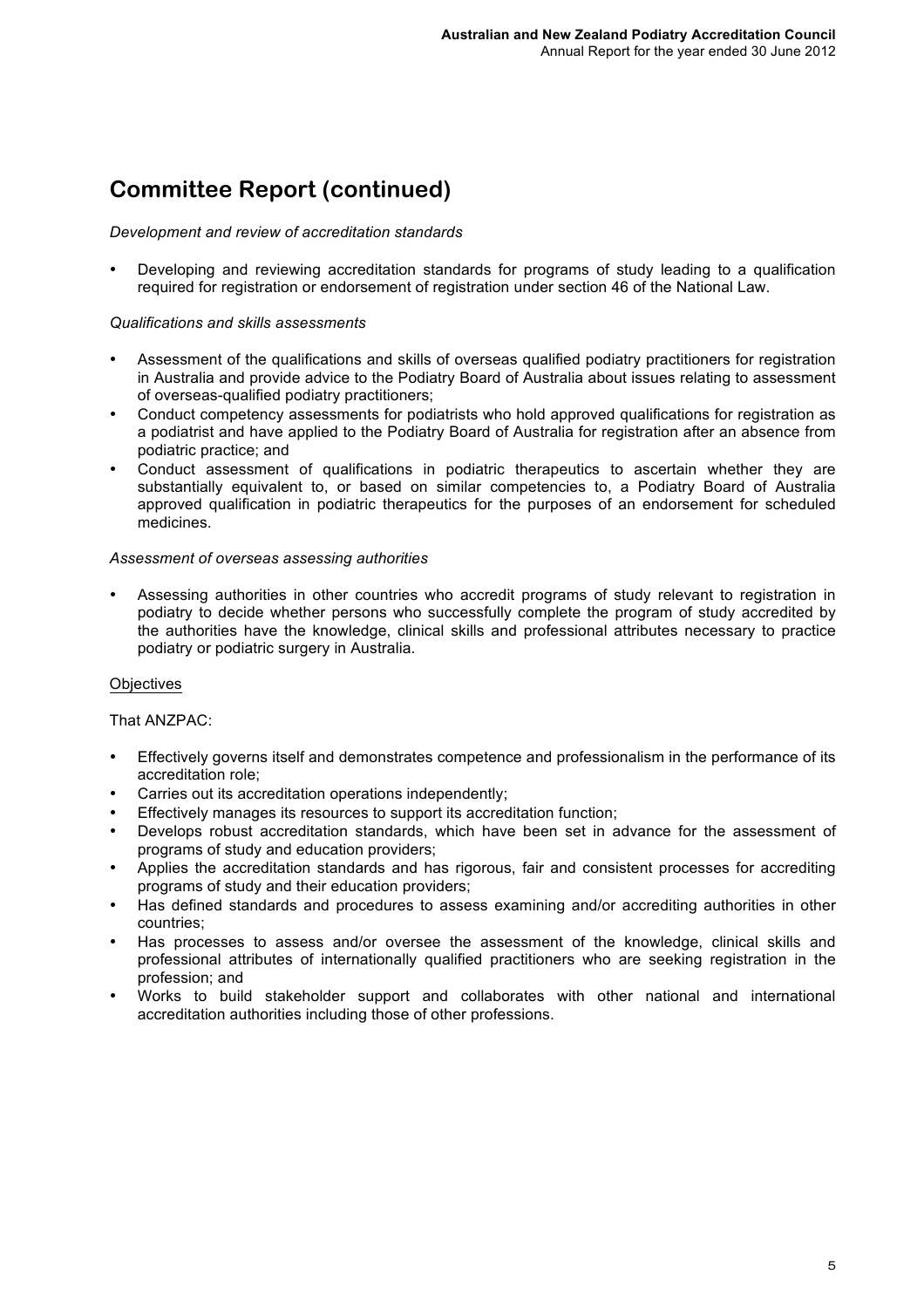### Strategy for achieving the objectives

To achieve these objectives, ANZPAC has adopted the following strategies:

- Undertaken a process to convert to a company limited by guarantee structure under the Commonwealth *Corporations Act 2001*;
- Submitted a proposal to remain as the accreditation authority for the Podiatry Board of Australia from 1 July 2013 for a period of five (5) years;
- Established an Accreditation Committee to make recommendations to the ANZPAC Board of Management on the accreditation of podiatry programs of study in Australia and New Zealand; and
- Established a Qualifications and Skills Assessment Committee to oversee the assessments of qualifications and skills of individual candidates.

### **Results of Operations**

The deficit of the association for the year ended 30 June 2012 is \$25,856 (2011: surplus \$20,284). This is primarily due to timing of receipt of project funding and their treatment under accounting standards.

### **Review of Operations**

From 1 July 2010 for a period of three years, ANZPAC was appointed as the accreditation authority for the Podiatry Board of Australia under the *Health Practitioner Regulation National Law 2009* (National Law).

### *Accreditation of programs of study*

In Australia, National Law requires that a course is both accredited by ANZPAC and subsequently approved by the Podiatry Board of Australia before it can be accepted as a qualification suitable for the purpose of registration as a podiatrist. Similarly, ANZPAC reports to the Podiatrists Board of New Zealand (PBNZ) on the accreditation of podiatry programs of study offered in New Zealand.

ANZPAC has a demanding schedule to ensure that the seven Australian podiatry programs of study that transitioned under the National Law as an approved program of study are accredited against the approved accreditation standard for the profession. For the period 1 July 2011 to 30 June 2012, ANZPAC undertook four accreditation site visits to Central Queensland University, Charles Sturt University, University of Newcastle and University of Western Sydney averaging three days in duration. In addition, ANZPAC is managing the initial accreditation of the podiatry program of study at Southern Cross University.

### *Development and review of accreditation standards*

In addition to the *Accreditation standards and procedures for podiatric programs in Australia and New Zealand (August 2009)* ANZPAC published during the year accreditation standards for podiatric surgery and an accreditation standard for endorsement for scheduled medicines. The Podiatry Board of Australia with ANZPAC has subsequently approved these two standards with funding made available to support the development of resources to support the implementation of these standards.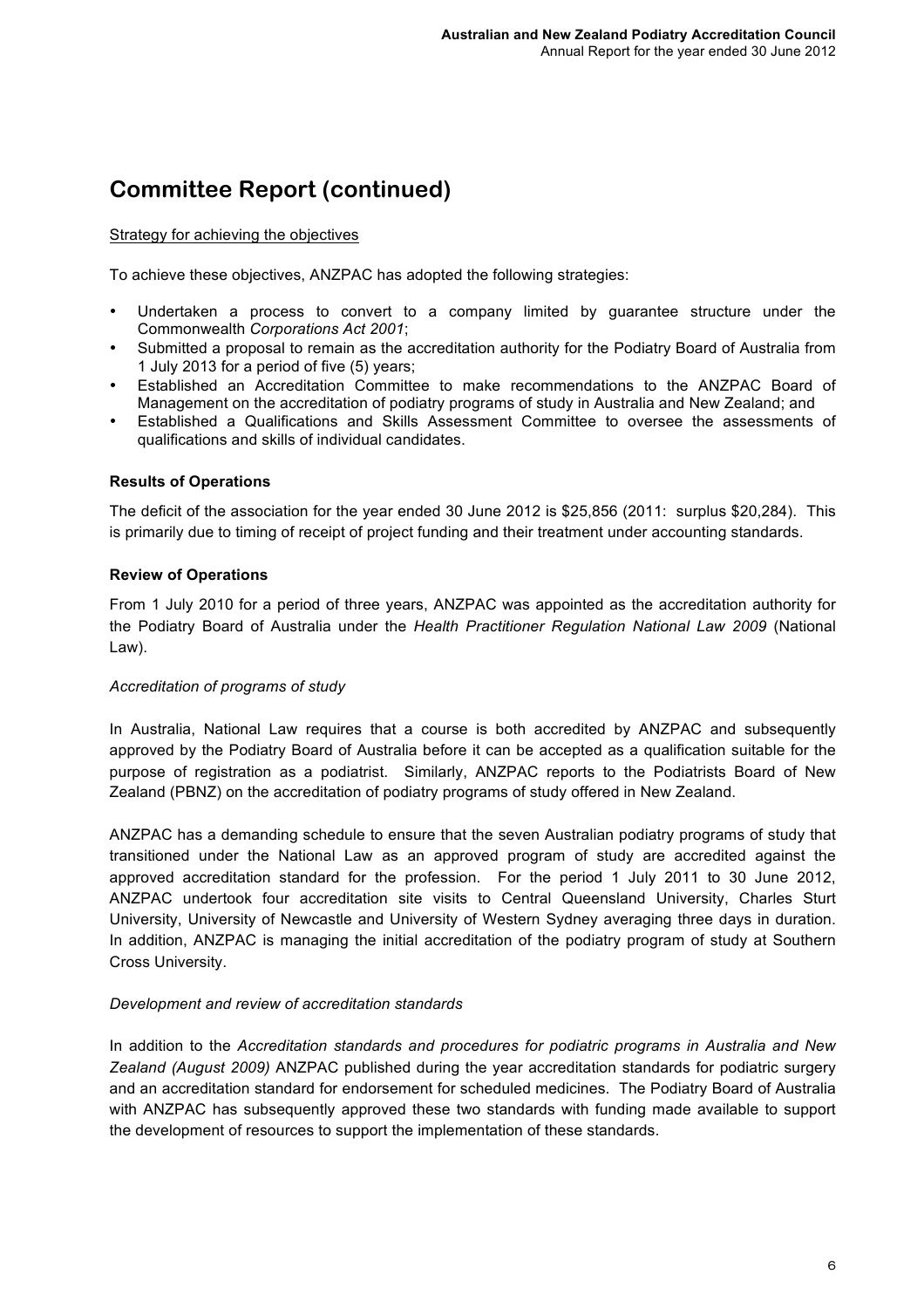### *Assessment of overseas-qualified podiatry practitioners*

ANZPAC undertakes assessments of internationally qualified practitioners in the following categories:

- Skilled migration to Australia;<br>• Pegistration as a podiatrist:
- Registration as a podiatrist:
- Scheduled medicines endorsement; and
- Persons returning to practice after an absence from the profession.

Since the introduction of the National Registration and Accreditation Scheme on 1 July 2010, ANZPAC has undertaken more than 100 assessments.

### *Professional Services Development Program (PDSP)*

During 2011 the Professional Services Development Program (PSDP) grant scheme administered through the Educational and Professional Recognition Unit (EPRU) within the Department of Education, Employment and Workplace Relations (DEEWR) provided ANZPAC with two funding grants for exploring mutual recognition for podiatry with various countries. Phase 1 involved mapping of comparable ANZPAC/Health Professions Council United Kingdom (HPC-UK) accreditation standards and processes and competency standards.

Phase 2 involved face-to-face meetings with HPC-UK to establish closer links between ANZPAC and the HPC-UK and other key professional bodies. Outcomes of the meetings were positive, acknowledging the comparability of the UK and Australia/New Zealand accreditation and competency standards as the basis for working towards future mutual recognition agreements. It is hoped that by the end of the 2012 calendar year an ANZPAC/HPC-UK mutual recognition agreement will be established.

A Phase 3 PSDP application for funding will be made in 2012 to support the additional negotiations and further research regarding potential mutual recognition models. It is also proposed that the Phase 3 PSDP application includes further discussions with South Africa who were approached as part of the Phase 1 project and who are now in a position to begin mutual recognition negotiations.

### **Significant Changes in the State of Affairs**

The passing of Peter Martin as Executive Officer resulted in the appointment of Rachel Portelli as Executive Officer from 1 February 2012. The principal place of business moved from Adelaide to Melbourne with this change in Executive Officer.

#### **Performance in Relation to Environmental Regulation**

The operations of the association are not regulated by any significant environmental regulation under a law of the Commonwealth or of a state or territory.

#### **Likely Developments and Future Results**

The association expects to maintain the present status and level of operations and hence there are no likely developments in the association's operations. The association is continually updating, reviewing and improving its management and governance practices to ensure that the strategic objectives of the association are met.

### **Events After the Reporting Period**

Apart from the proposed transition from an association to a company limited by guarantee structure, no matters or circumstances have arisen occurring subsequent to the end of the financial year to the date of this report that have significantly affected, or may significantly affect, the operations of the association, the results of those operations, or the state of affairs of the association in future financial years.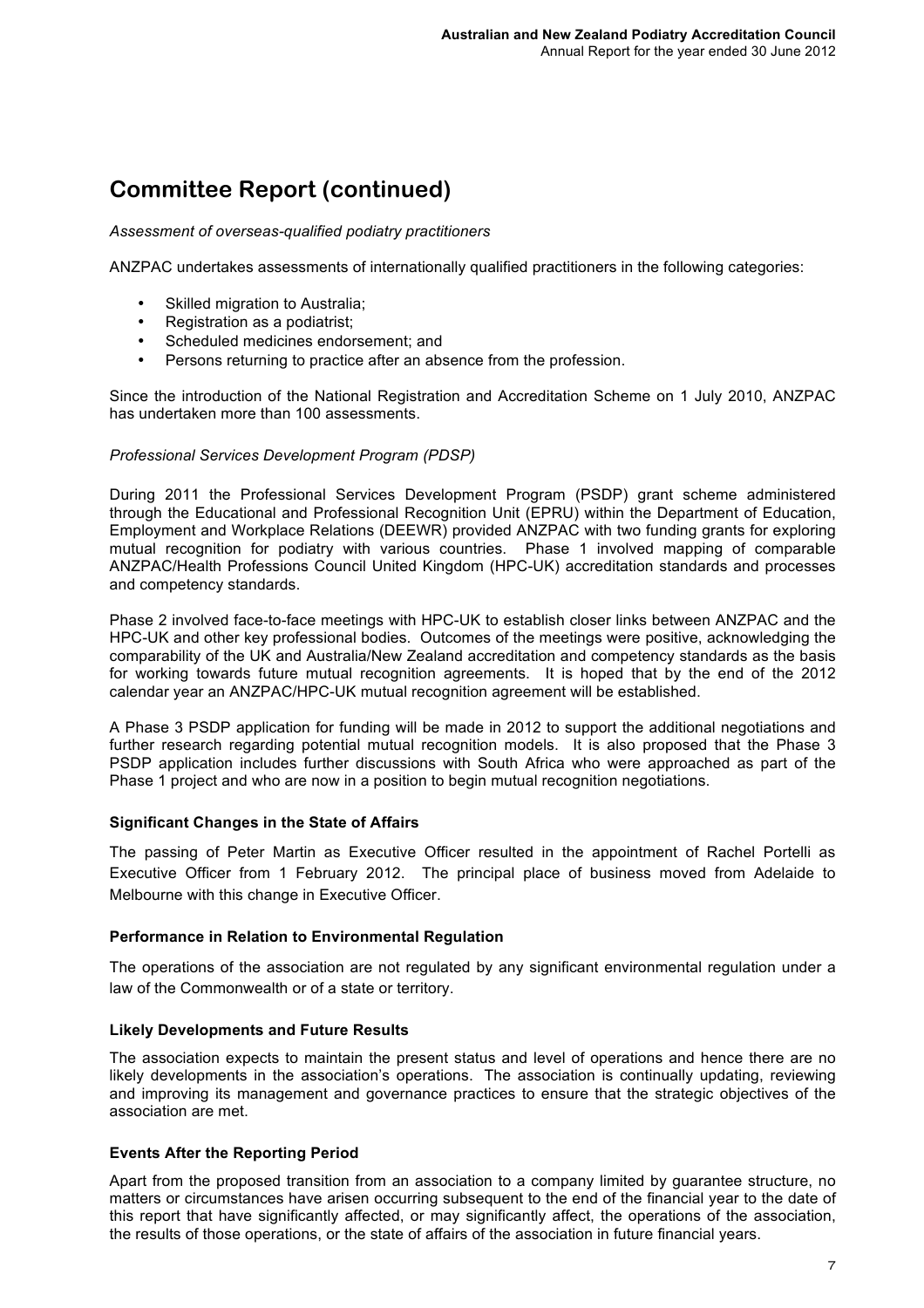### **Indemnification of Officers and Auditors**

During the financial year, the association paid a premium in respect of a contract insuring the officers of the association and all executive officers of the association and of any related body corporate against a liability incurred as such an officer, secretary or executive officer to the extent permitted by law. The contract of insurance prohibits disclosure of the nature of the cover and the amount of the premium.

The association has not otherwise, during or since the financial year, except to the extent permitted by law, indemnified or agreed to indemnity an officer or auditor of the company or of any related body corporate against a liability incurred as such officer or auditor.

### **Proceedings on Behalf of the Association**

No person has applied for leave of the Court to bring proceedings on behalf of the association, or to intervene in any proceedings to which the association is a party for the purpose of taking responsibility on behalf of the association for all or part of those proceedings.

The association was not a party to any such proceedings during the year.

### **Auditor's Independence**

The auditor's independence declaration is included on page 10 of the annual report.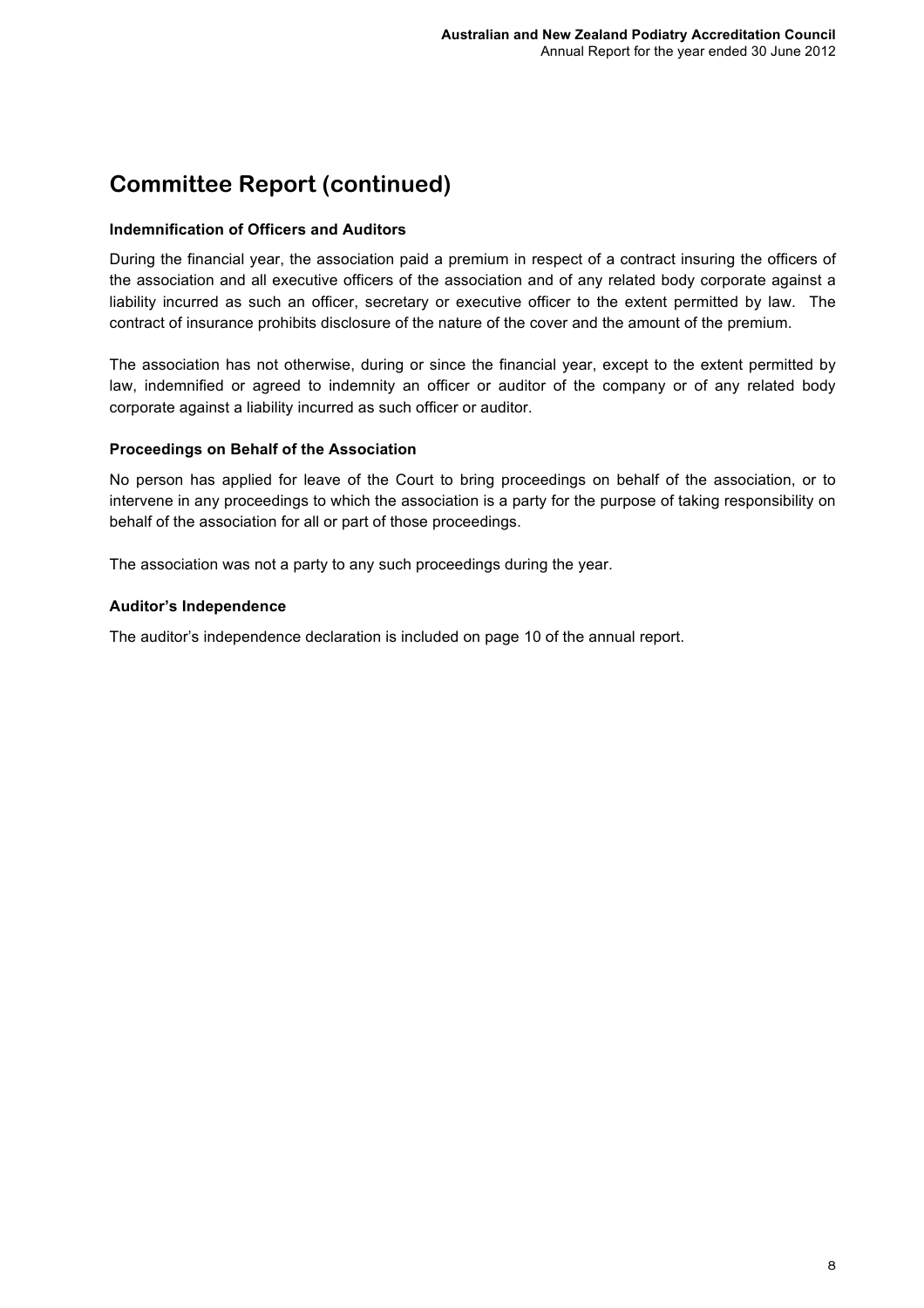### **Board of Management Meetings**

|                 |                | <b>Board</b> |         | Accreditation |         | QSAC    |
|-----------------|----------------|--------------|---------|---------------|---------|---------|
| <b>Director</b> | Α              | B            | A       | B             | A       | B       |
| R Scharfbillig  | 2              | 2            | 4       | 4             | $\star$ | $\star$ |
| A Bird          | 2              | 2            | $\star$ | $\star$       | 1       | 1       |
| A Noble-Beasley | 2              | 2            | $\star$ | $\star$       | $\star$ | *       |
| F Angus         | $\overline{2}$ | 2            | *       | *             | $\star$ | $\star$ |
| M Carroll       | 1              | 2            | 4       | 4             | $\star$ | $\star$ |
| T Johnston      | $\overline{2}$ | 2            | $\star$ | $\star$       | $\star$ | $\star$ |
| D McKay         | $\overline{2}$ | 2            | $\ast$  | $\star$       | $\star$ | $\star$ |
| F Oliver        | 2              | 2            | $\star$ | $\star$       | $\star$ | $\star$ |
| J Russell       | 2              | 2            | 4       | 4             | $\star$ | $\star$ |
|                 |                |              |         |               |         |         |

\* The Board member is not a member of this sub-committee

A Number of meetings attended

B Number of meetings held during the time the director was in office for the year ending 30 June 2012

QSAC QSAC means the Qualifications and Skills Assessment Committee

Signed in accordance with a resolution of the Officers.

Rolf Schafbli

**ROLF SCHARFBILLIG** Chairperson

**ADAM BIRD** Deputy Chairperson

**5 October 2012**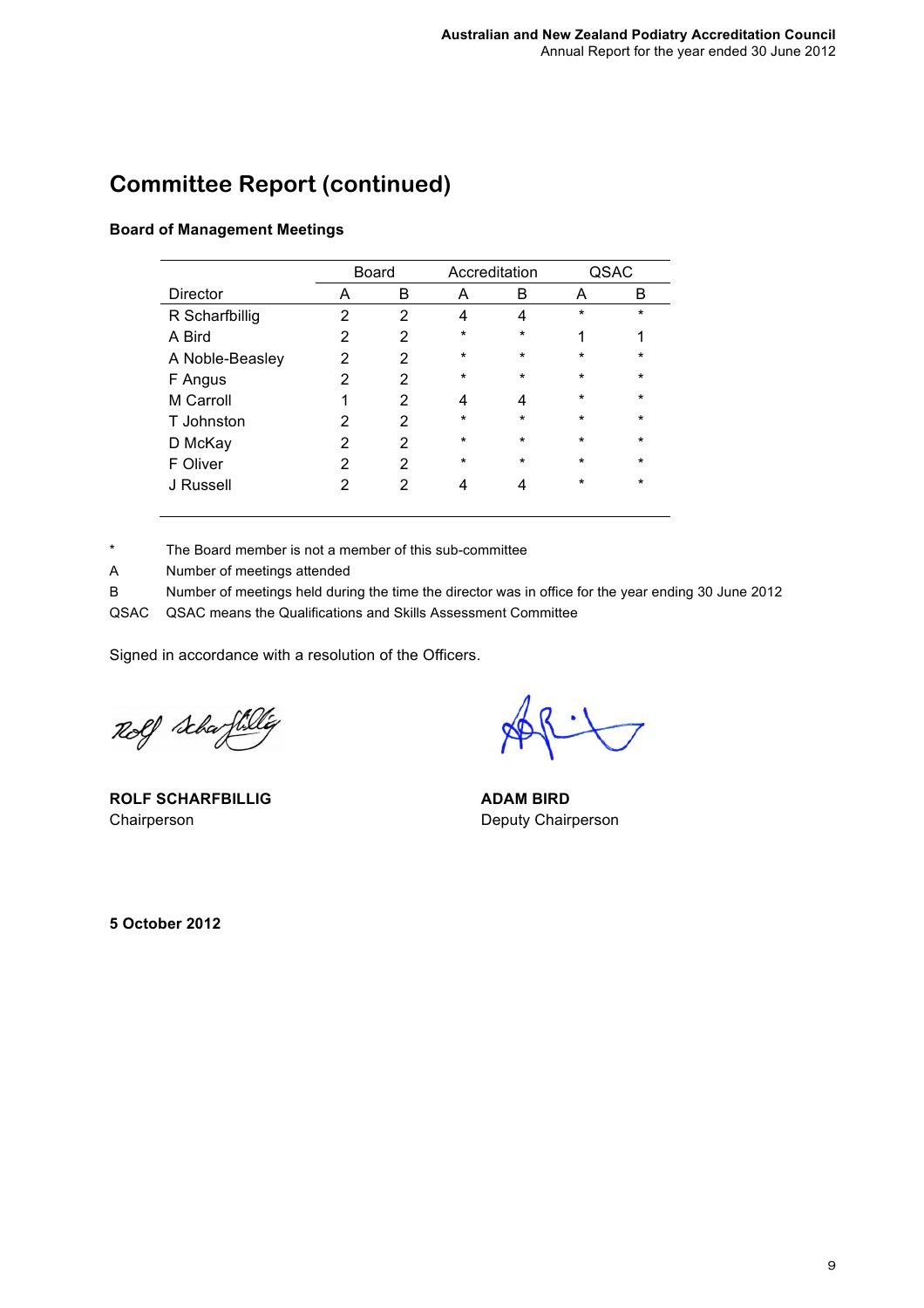### **AUDITORS' INDEPENDENCE DECLARATION**

### UNDER SECTION 307C OF THE CORPORATIONS ACT 2001

### TO THE DIRECTOR OF

### AUSTRALIAN AND NEW ZEALAND PODIATRY ACCREDITATION COUNCIL **INCORPORATED**

We declare that to the best of our knowledge and belief, during the year ended 30 June 2012 there have been:

- (1) No contraventions of the auditor independence requirements as set out in the Corporations Act 2001 in relation to the audit; and
- (2) No contraventions of any applicable code of professional conduct in relation to the audit.

| Name of Firm:     | <b>ODV Accountants &amp; Financial Services</b> |
|-------------------|-------------------------------------------------|
| Name of Director: | <b>Certified Practicing Accountants</b>         |
|                   | <b>Frank Scarfo</b>                             |
| <b>Address:</b>   | 61 Henley Beach Road, MILE END SA 5031          |

Dated this  $28^{14}$  day of  $\int e^{\gamma}$   $\epsilon \sim 2012$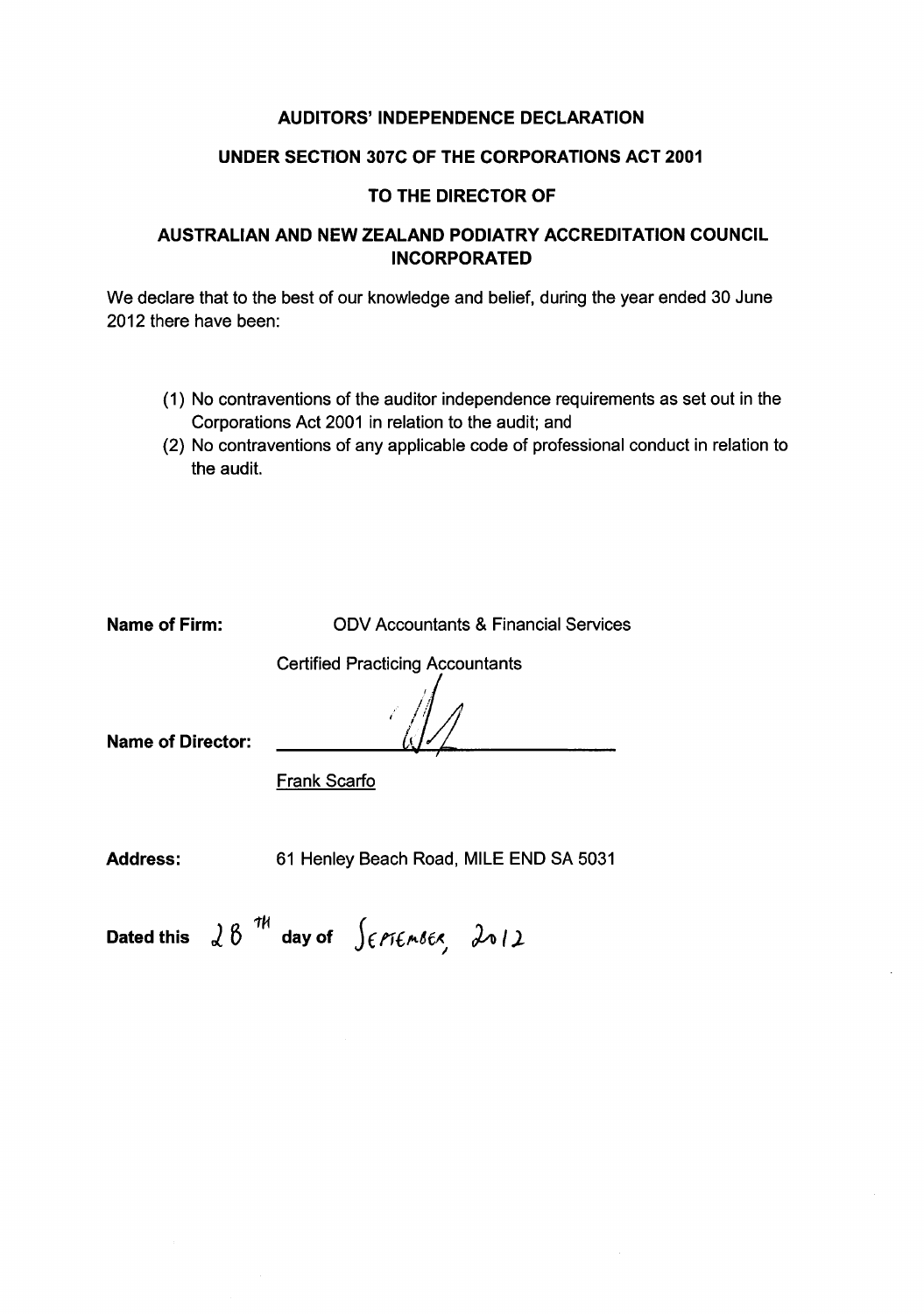# **Statement of Comprehensive Income for the year ended 30 June 2012**

|                                        | <b>Note</b>    | Year ended   | Year ended   |
|----------------------------------------|----------------|--------------|--------------|
|                                        |                | 30 June 2012 | 30 June 2011 |
|                                        |                | \$           | \$           |
|                                        |                |              |              |
| Revenue and other income               |                |              |              |
| <b>Member Contributions</b>            | 3              | 103,876      | 79,698       |
| <b>Project Grants</b>                  | $\overline{4}$ | 43,070       | 68,250       |
| Program Accreditation                  |                | 46,365       | 47,075       |
| <b>Overseas Assessments</b>            |                | 26,754       | 24,499       |
| <b>Competency Assessments</b>          |                | 2,860        | 3,900        |
| Interest income                        |                | 1,516        | 503          |
| Revenue and other income               |                | 224,441      | 223,925      |
|                                        |                |              |              |
|                                        |                |              |              |
| Administration expenses                |                | 64,145       | 60,345       |
| Board and sub-committee fees           |                | 40,256       | 26,926       |
| Accreditation expenses                 |                | 43,950       | 54,567       |
| Project expenses                       |                | 84,360       | 50,539       |
| <b>Consultative Forums</b>             |                | 4,144        | 7,886        |
| Information Technology                 |                | 5,192        | 3,378        |
| Bad debts written off                  |                | 8,250        |              |
| <b>Expenditure</b>                     |                | 250,297      | 203,641      |
|                                        |                |              |              |
| Surplus before income tax              |                | (25, 856)    | 20,284       |
| Income tax expense                     | 2f             |              |              |
| Net (deficit)/surplus for the year     |                | (25, 856)    | 20,284       |
|                                        |                |              |              |
| Other comprehensive income             |                |              |              |
| Total comprehensive (loss) /income for |                | (25, 856)    | 20,284       |
| the year                               |                |              |              |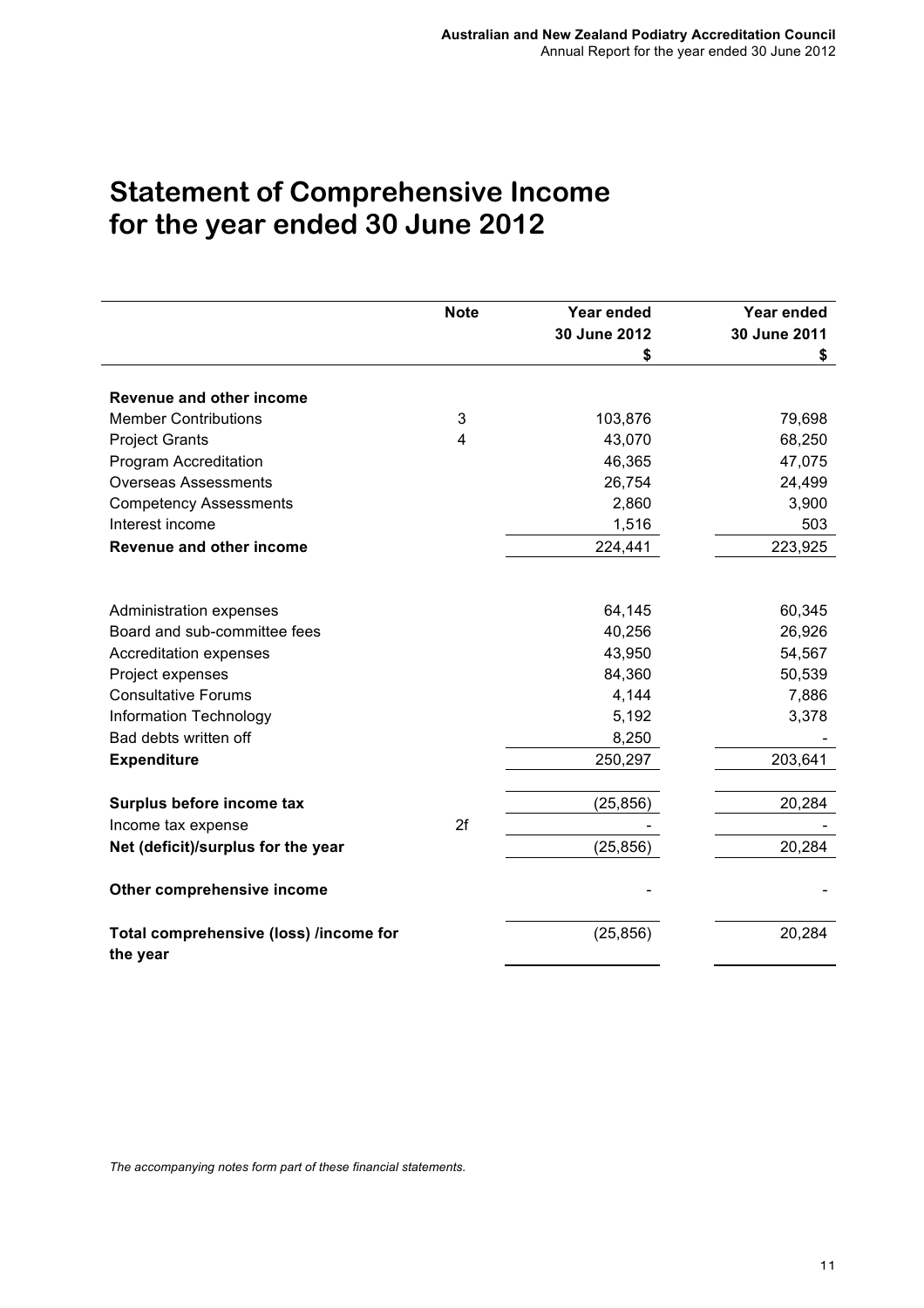# **Statement of Financial Position as at 30 June 2012**

|                                  | <b>Note</b>    | 30 June 2012 | 30 June 2011 |
|----------------------------------|----------------|--------------|--------------|
|                                  |                | \$           | \$           |
|                                  |                |              |              |
| <b>Assets</b>                    |                |              |              |
| <b>Current assets</b>            |                |              |              |
| Cash and cash equivalents        | 5              | 63,604       | 68,541       |
| Trade and other receivables      | 6              | 28,423       |              |
| Other current assets             | $\overline{7}$ | 2,111        |              |
| <b>Total current assets</b>      |                | 94,138       | 68,541       |
| <b>Non-current assets</b>        |                |              |              |
| Property, plant & equipment      | 8              | 654          |              |
| Total non-current assets         |                | 654          |              |
| <b>Total Assets</b>              |                | 94,792       | 68,541       |
| <b>Liabilities</b>               |                |              |              |
| <b>Current liabilities</b>       |                |              |              |
| Trade and other payables         | 9              | 46,888       | 19,781       |
| Accrued income                   | 10             | 25,000       |              |
| <b>Total current liabilities</b> |                | 71,888       | 19,781       |
| <b>Total Liabilities</b>         |                | 71,888       | 19,781       |
|                                  |                |              |              |
| <b>Net Assets</b>                |                | 22,904       | 48,760       |
| Accumulated surplus              |                | 22,904       | 48,760       |
| <b>Total Equity</b>              |                | 22,904       | 48,760       |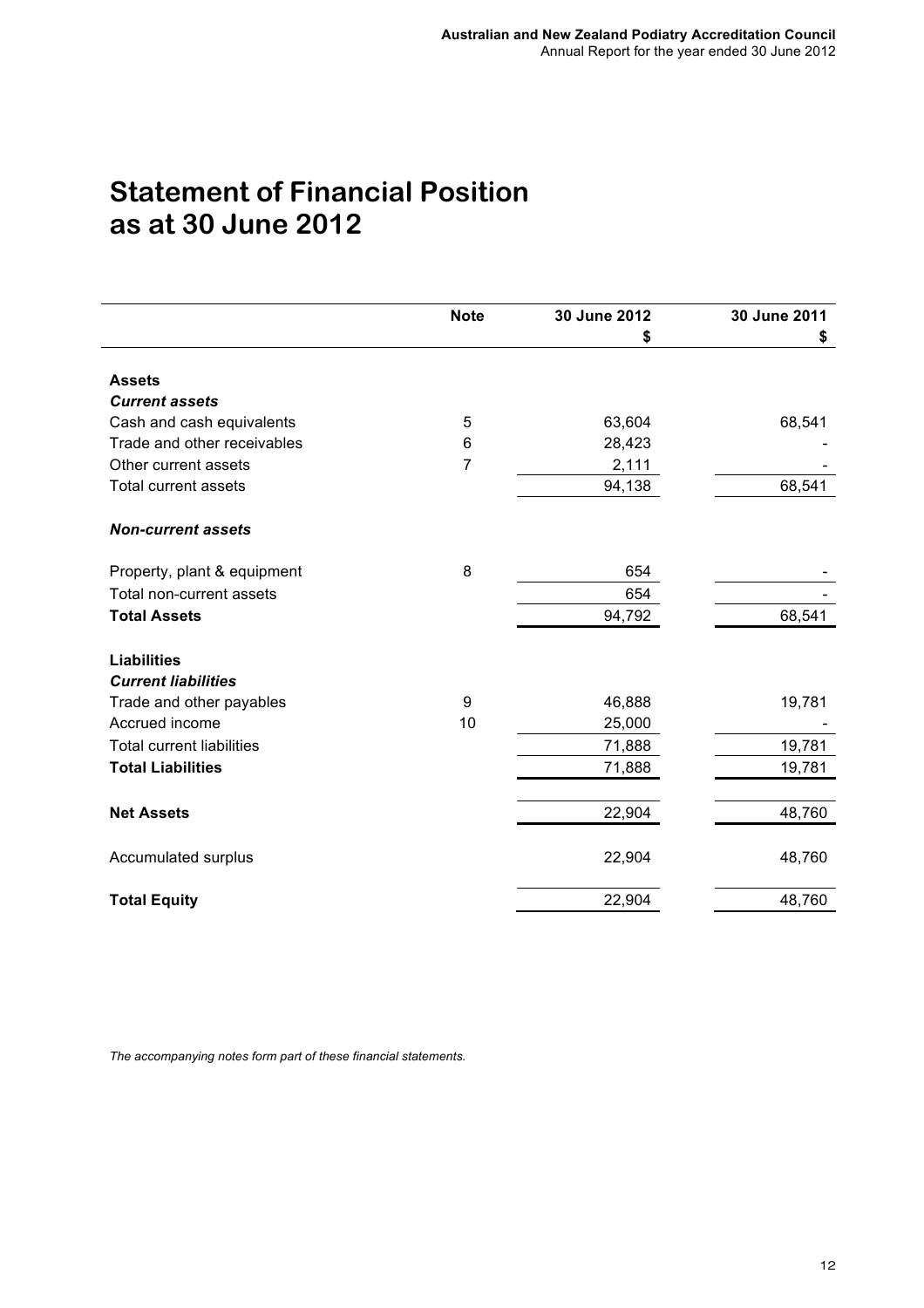# **Statement of Changes in Equity for the year ended 30 June 2012**

|                                         | Accumulated<br><b>Surplus</b><br>\$ |
|-----------------------------------------|-------------------------------------|
|                                         |                                     |
| Balance at 30 June 2010                 | 28,476                              |
| Net surplus for the financial year      | 20,284                              |
| Other comprehensive income for the year |                                     |
| Balance at 30 June 2011                 | 48,760                              |
|                                         |                                     |
| Balance at 30 June 2011                 | 48,760                              |
| Net (deficit) for the financial year    | (25, 856)                           |
| Other comprehensive income for the year |                                     |
| Balance at 30 June 2012                 | 22,904                              |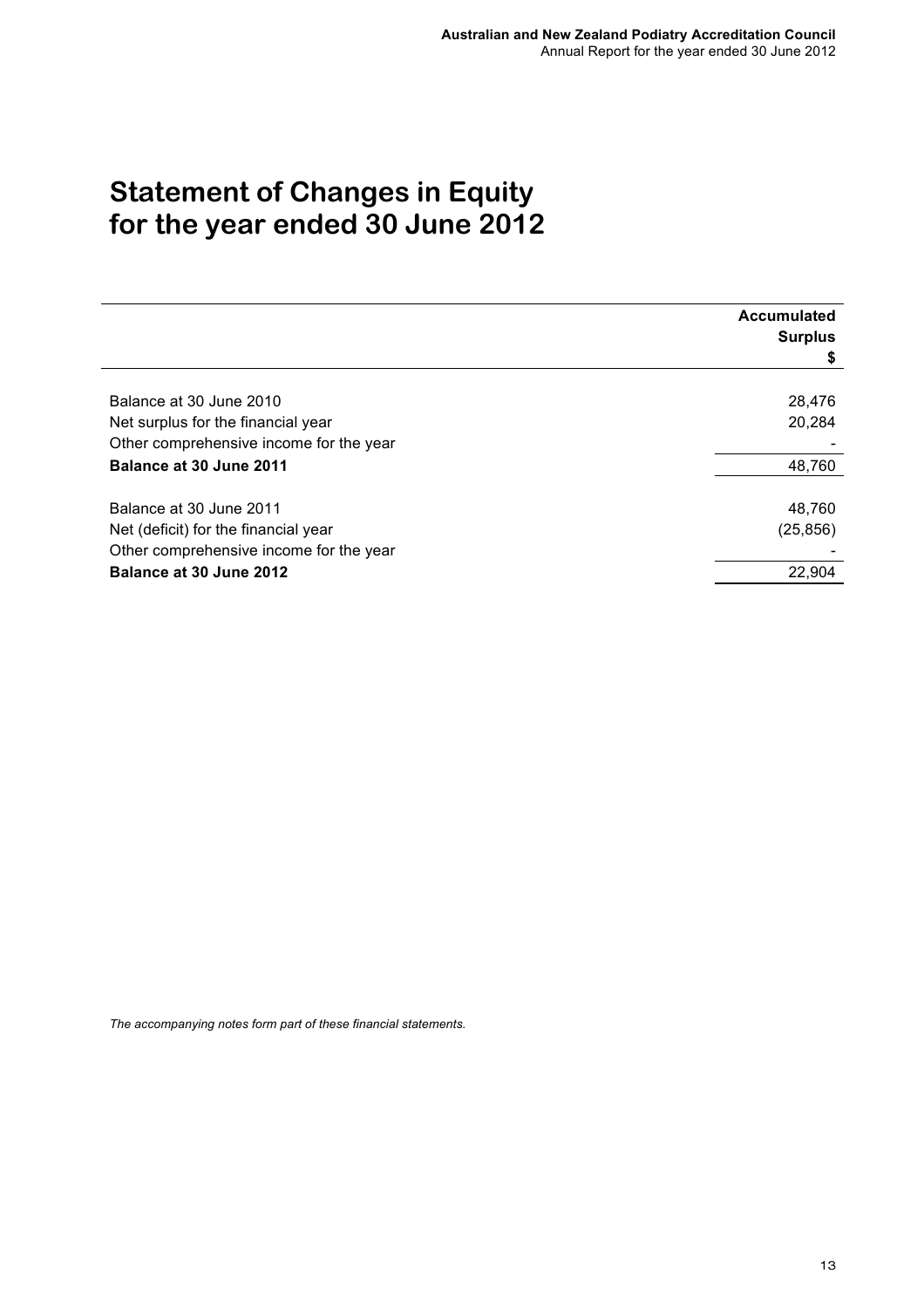## **Statement of Cash Flows for the year ended 30 June 2012**

|                                                                     | <b>Note</b> | <b>Year ended</b> | Year ended   |
|---------------------------------------------------------------------|-------------|-------------------|--------------|
|                                                                     |             | 30 June 2012      | 30 June 2011 |
|                                                                     |             | \$                | \$           |
| <b>Cash Flows from Operating Activities</b>                         |             |                   |              |
| Receipts from funding bodies                                        |             | 128,876           | 79,698       |
| Receipts from other income                                          |             | 92,686            | 170,432      |
| Payments to suppliers                                               |             | (227, 243)        | (213, 539)   |
| Interest received                                                   |             | 1,516             | 503          |
| Net cash inflow from operating activities                           |             | (4, 165)          | 37,094       |
| <b>Cash Flows from Investing Activities</b>                         |             |                   |              |
| Payments for property, plant & equipment                            |             | (772)             |              |
| Net cash flows used in investing activities                         |             | (772)             |              |
| <b>Cash Flows from Financing Activities</b>                         |             |                   |              |
| Net cash flows used in financing activities                         |             |                   |              |
| Net increase/(decrease) in cash and cash<br>equivalents             |             | (4,937)           | 37,094       |
| Cash and cash equivalents at the<br>beginning of the Financial Year |             | 68,541            | 31,447       |
| Cash and Cash Equivalents at the end of<br>the Financial Year       | 5           | 63,604            | 68,541       |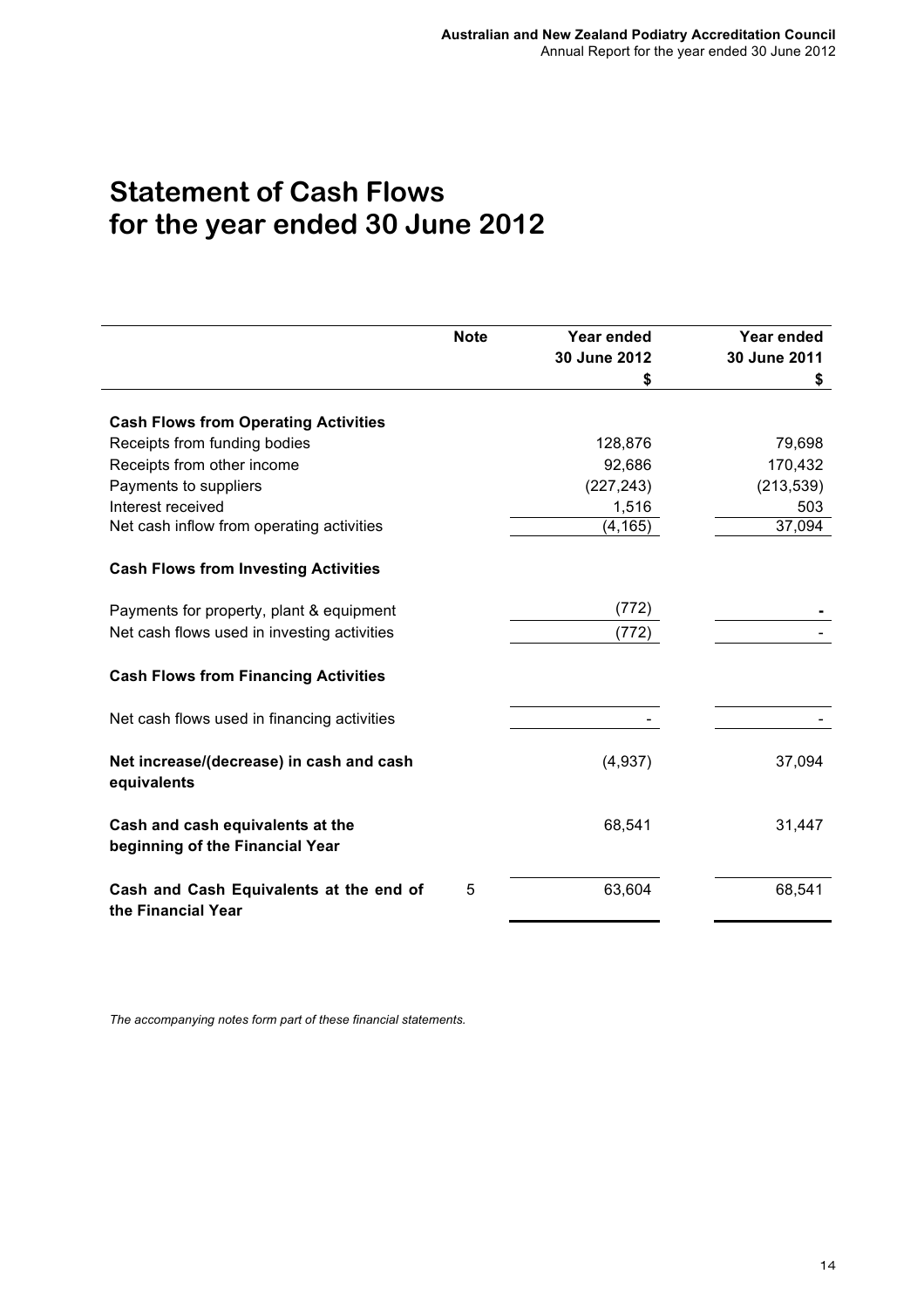# **Notes to the Financial Statements**

| #                       | <b>Note</b>                                    |
|-------------------------|------------------------------------------------|
|                         |                                                |
| $\mathbf 1$             | Corporate Information                          |
| $\overline{\mathbf{c}}$ | Summary of significant accounting policies     |
| 3                       | Revenue                                        |
| 4                       | Grant income                                   |
| 5                       | Cash and cash equivalents                      |
| 6                       | Trade and other receivables                    |
| $\overline{7}$          | Other current assets                           |
| 8                       | Property, plant & equipment                    |
| 9                       | Trade and other payables                       |
| 10                      | Accrued income                                 |
| 11                      | Economic dependency                            |
| 12                      | Related parties and related party transactions |
| 13                      | Key management personnel compensation          |
|                         |                                                |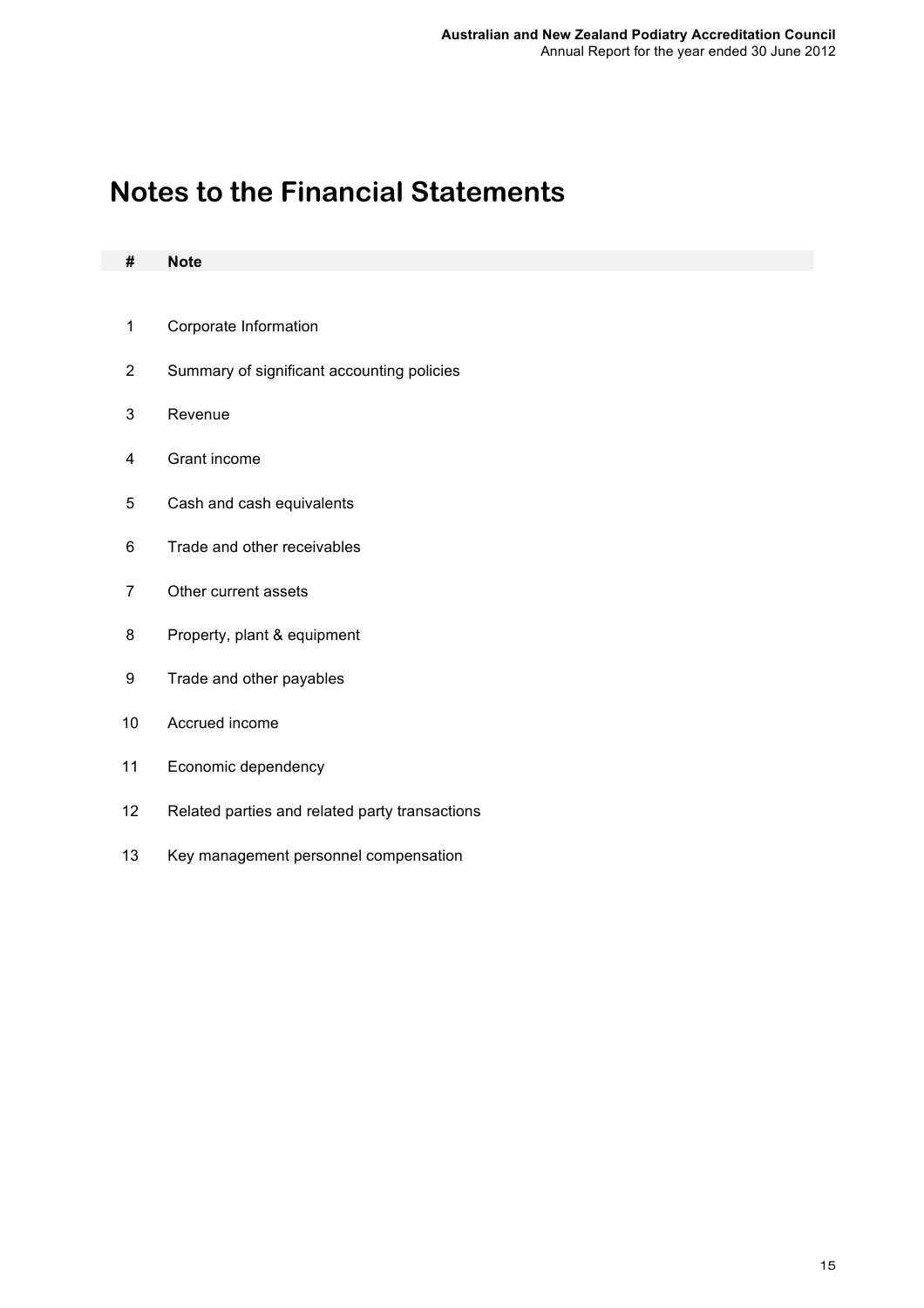### 1 Corporate information

The financial statements are for the Australian and New Zealand Podiatry Accreditation Council (ANZPAC or the council) as an individual entity, incorporated and domiciled in Australia. ANZPAC is an independent body comprising members consisting of the Podiatry Registration Boards in Australia and New Zealand. The financial report was authorised for issue on 5 October 2012.

### 2 Summary of significant accounting policies

### **Basis of preparation**

The directors have elected under Section 334(5) of the *Corporations Act 2001* to apply the following Accounting Standards in advance of their effective dates:

- AASB 1053 Application of Tiers of Australian Accounting Standards; and
- AASB 2010-2 Amendments to Australian Accounting Standards arising from Reduced Disclosure Requirements.

AASB 1053 and AASB 2010-2 are not required to be applied until annual reporting periods beginning on or after 1 July 2013.

AASB 1053 establishes a differential financial reporting framework consisting of two tiers of reporting requirements for general purpose financial statements:

- Tier 1 Australian Accounting Standards
- Tier 2 Australian Accounting Standards Reduced Disclosure Requirements.

AASB 2010-2 makes amendments to each Standard and Interpretation indicating the disclosures not required to be made by Tier 2 entities or inserting RDR paragraphs requiring simplified disclosures for Tier 2 entities.

The council complies with Australian Accounting Standards – Reduced Disclosure Requirements as issued by the Australian Accounting Standards Board.

The adoption of these Standards has not resulted in any significant impact on the current or prior year financial statements.

The financial statements have been prepared on an accruals basis and are based on historical costs, modified, where applicable, by the measurement at fair value of selected non-current assets, financial assets and financial liabilities.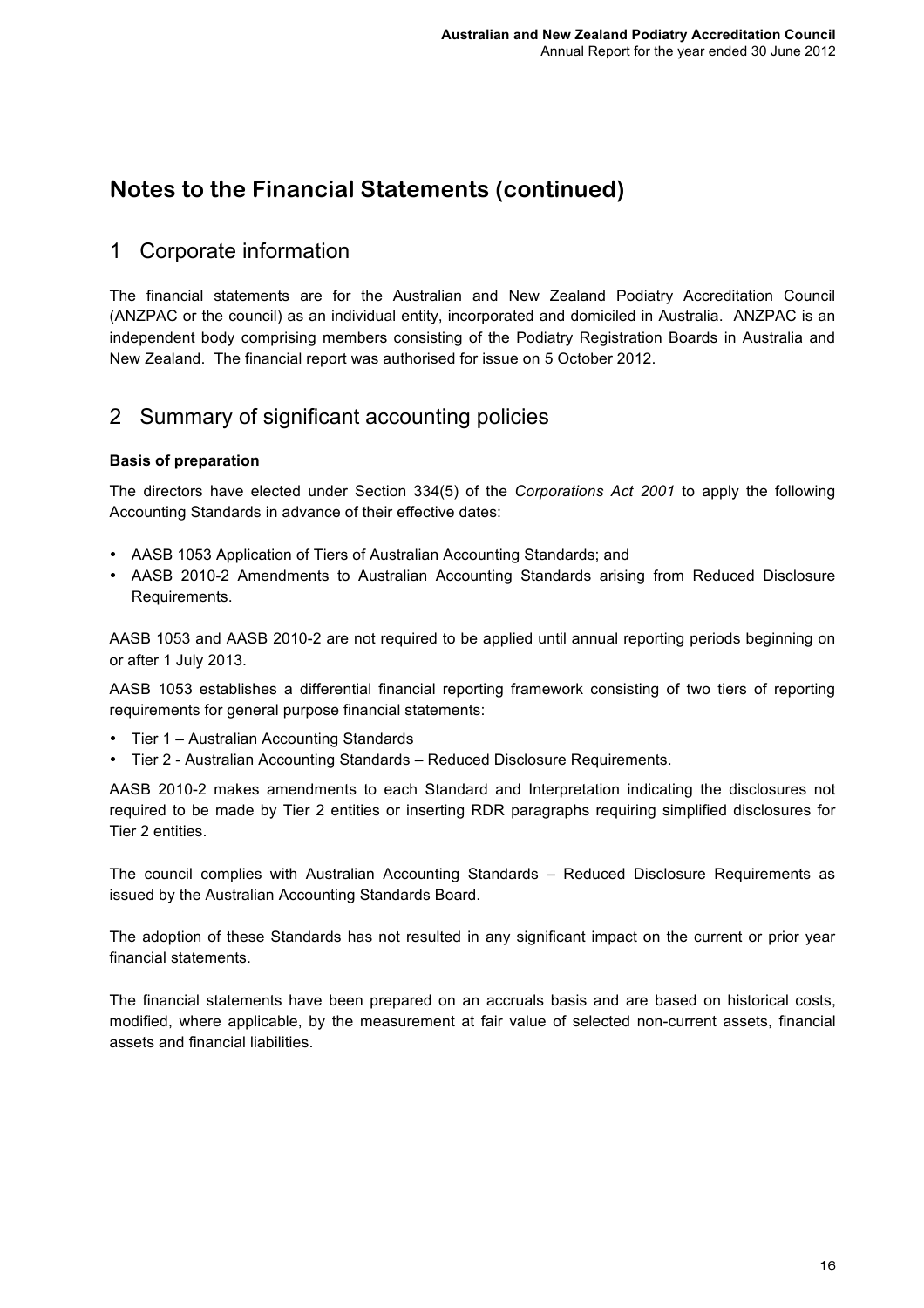**Accounting Policies**

### **(a) Revenue**

Revenue is measured at the fair value of the consideration received or receivable.

### Interest Revenue

Revenue is recognised as interest accrues.

### **(b) Significant accounting judgments, estimates and assumptions**

The preparation of financial statements requires management to make judgments, estimates and assumptions that affect the application of policies and reported amounts of assets, liabilities, income and expenses. The estimates and associated assumptions are based on historical experience and other various factors that are believed to be reasonable under the circumstances, the results of which form the basis of making the judgments. Actual results may differ from these estimates.

The estimates and underlying assumptions are reviewed on an ongoing basis. Revisions to accounting estimates are recognised in the period in which the estimate is revised if the revision affects only that period, or in the period of the revision and future periods if the revision affects both current and future periods.

### **(c) Cash and cash equivalents**

Cash and cash equivalents in the statement of financial position comprise cash at bank. For the purposes of the cash flow statement, cash and cash equivalents consist of cash at bank net of any outstanding bank overdrafts.

### **(d) Trade and other receivables**

Trade receivables, which comprise amounts due for services provided, are recognised and carried at original invoice amount less an allowance for any uncollectable amounts. Normal terms of settlement are within 30 days. The carrying amount of the receivables balance is deemed to reflect fair value.

An allowance for doubtful debts is made when there is objective evidence that the company will not be able to collect the debts. Bad debts are written off when identified.

#### **(e) Trade creditors and other payables**

Trade and other payables represent a liability outstanding at the end of the reporting period for goods and services received by the company during the reporting period that remain unpaid. The balance is recognised as a current liability with the amounts normally paid within 30 days of initial recognition of the liability. The carrying amount of the payables balance is deemed to reflect fair value.

#### **(f) Income tax**

Income tax expense represents the sum of the tax currently payable and deferred tax.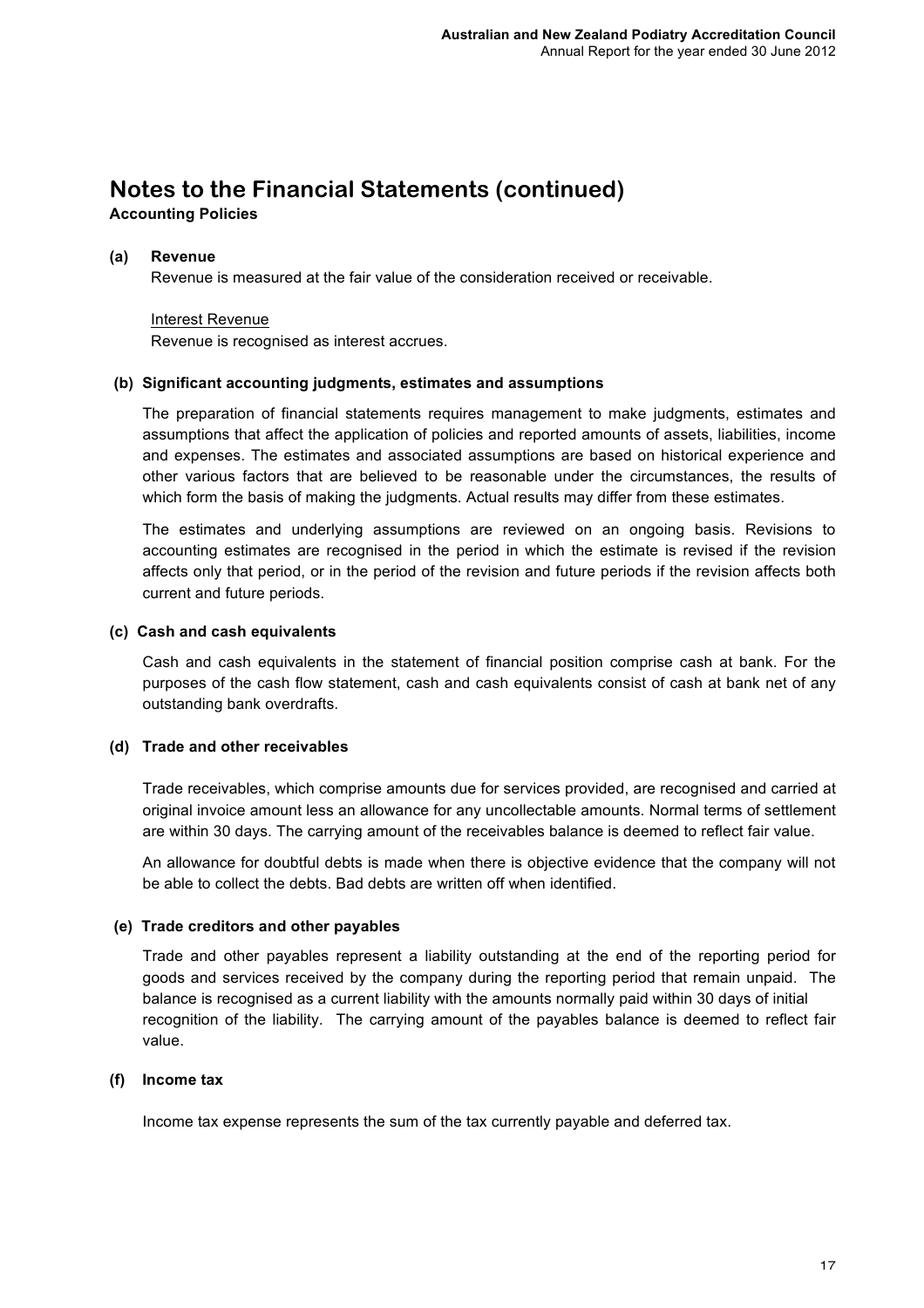### **(g) Goods and services tax (GST)**

Revenue, expenses and assets are recognised net of the amount of goods and services tax (GST), except where the amount of GST incurred is not recoverable from the Australian Taxation Office. In these circumstances the GST is recognised as part of the cost of acquisition of the asset or as part of an item of expense. Receivables and payables in the Statement of Financial Position are shown inclusive of GST.

Cash flows are presented in the Statement of Cash Flows on a gross basis, except for the GST component of investing and financing activities, which are disclosed as operating cash flows.

### **(h) Comparative Figures**

Where required by Accounting Standards comparative figures have been adjusted to conform with changes in presentation for the current financial year.

### **(i) Going concern**

The financial report has been prepared on a going concern basis, which assumes continuity of normal trading activities and the realisation of assets and settlement of liabilities in the normal course of business. ANZPAC's existence is dependent upon continued funding from the Australian Health Practitioner Regulation Agency (AHPRA) and the Podiatrists Board of New Zealand (PBNZ). The current Agreement for the Accreditation Function with AHPRA expires on 30 June 2013 and ANZPAC has made a submission to the Podiatry Board of Australia to remain as the accreditation authority from 1 July 2013 for a period of five (5) years.

| Note 3: Revenue                                                                                                           | 30 June 2012<br>\$         | 30 June 2011<br>\$        |
|---------------------------------------------------------------------------------------------------------------------------|----------------------------|---------------------------|
| Funding Income - AHPRA<br>Funding Income – Podiatrists Board of New Zealand                                               | 94,549<br>9,327<br>103,876 | 72,068<br>7,630<br>79,698 |
| Note 4: Grant income                                                                                                      |                            |                           |
| Department of education, Employment and<br>Workplace Relations Health & Ageing:<br><b>PSDP Mutual Recognition Project</b> | 43,070                     | 68,250                    |
|                                                                                                                           | 43,070                     | 68,250                    |

Funding was received from the Department of Education, Employment and Workplace Relations (DEEWR) under the Professional Services Development Program (PSDP) grant scheme to develop a discussion paper and to establish networks toward establishing mutual recognition with various overseas countries in relation to the comparability of overseas podiatry programs with Australian podiatry programs. This is a 3 stage process with expected completion in 2012/2013.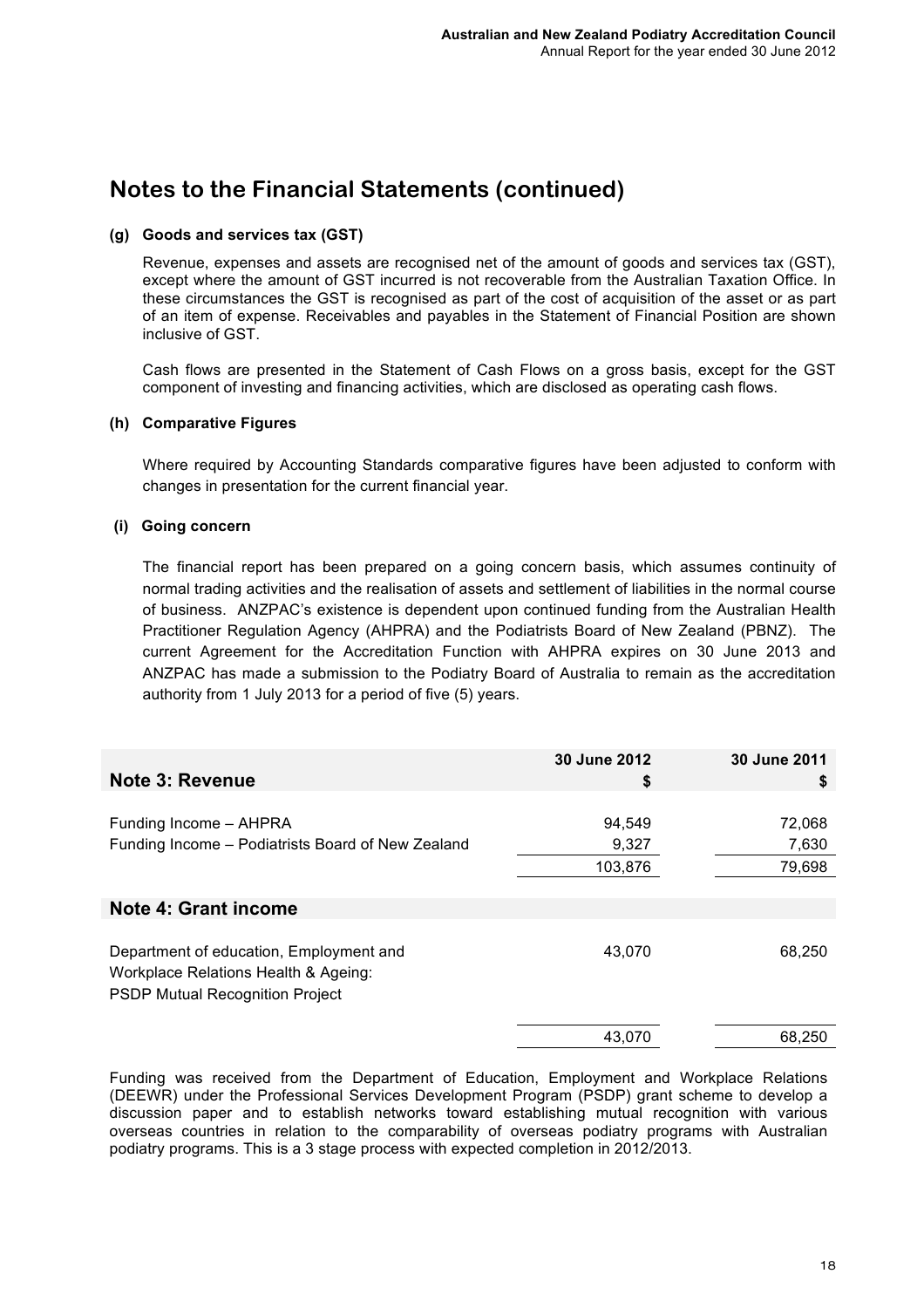### **Note 5: Cash and cash equivalents**

| Cash at bank                                                                                                                          |                    |                    |
|---------------------------------------------------------------------------------------------------------------------------------------|--------------------|--------------------|
| (a) Reconciliation to cash at the end of the period                                                                                   | 63,604             | 68,541             |
| The above figures are reconciled to cash at the end of the<br>financial period as shown in the statement of cash flows as<br>follows: |                    |                    |
| Balance per Statement of Cash Flows                                                                                                   | 63,604             | 68,541             |
| Note 6: Trade and other receivables                                                                                                   | 30 June 2012<br>\$ | 30 June 2011<br>\$ |
| Trade receivables                                                                                                                     | 28,423             |                    |
|                                                                                                                                       | 28,243             |                    |

### **Doubtful debts**

ANZPAC has assessed the recoverability of amounts receivable and on the basis that no amounts are past due or are considered impaired, a doubtful debts provision is not required. Further there is no material credit risk exposure to any single receivable or group of receivables.

### **Note 7: Other current assets**

| Prepaid insurance      | 1.185 | $\overline{\phantom{0}}$ |
|------------------------|-------|--------------------------|
| Other prepaid expenses | 926   | $\overline{\phantom{0}}$ |
|                        | 2,111 |                          |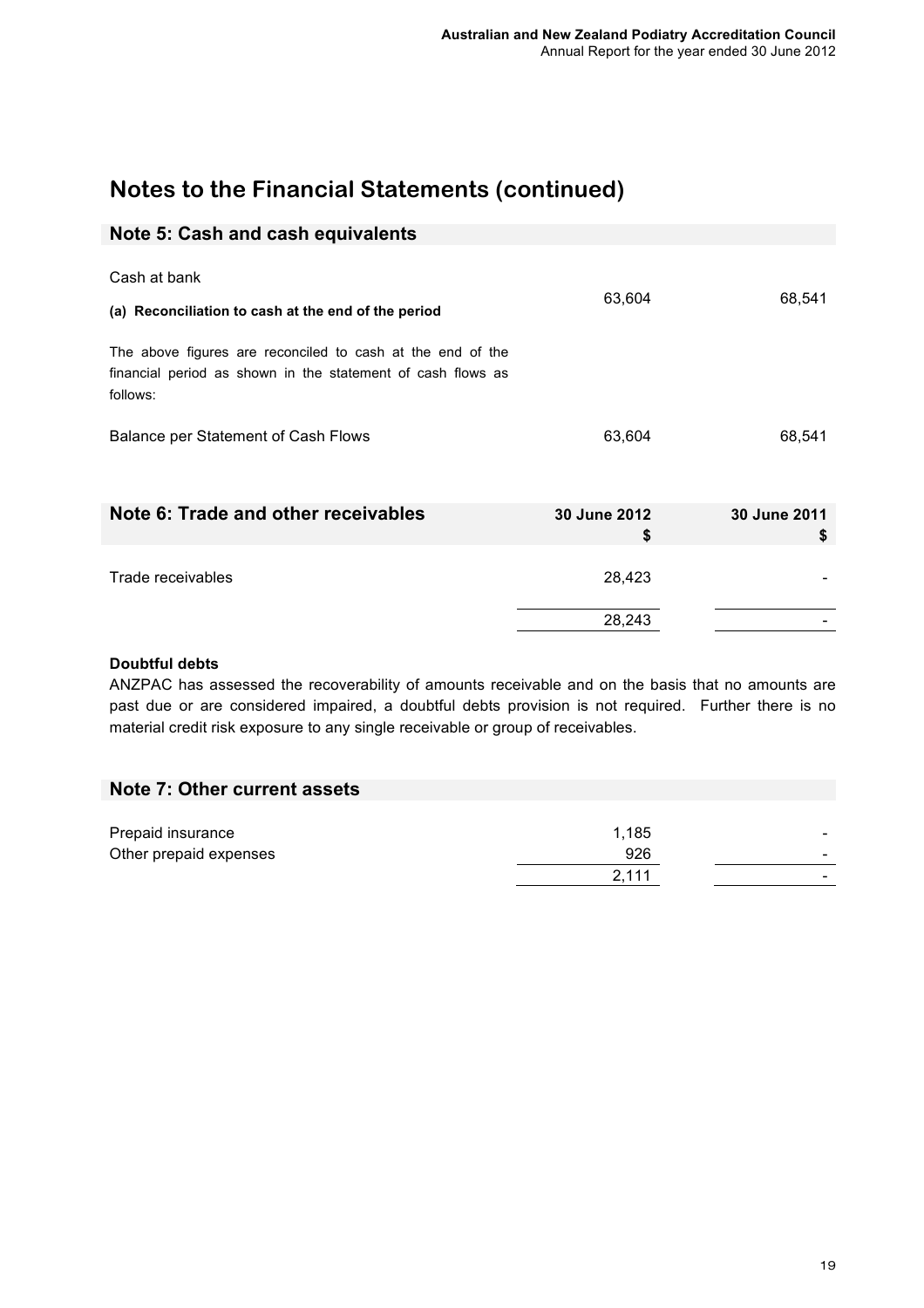### **Note 8: Property, plant & equipment**

|                                  |              | Computer<br><b>Equipment</b> |
|----------------------------------|--------------|------------------------------|
| Cost                             |              |                              |
| Balance at 30 June 2011          |              |                              |
| Additions                        |              | 772                          |
| Disposals                        |              |                              |
| Balance at 30 June 2012          |              | 772                          |
|                                  |              |                              |
| <b>Accumulated depreciation</b>  |              |                              |
| Balance at 30 June 2011          |              |                              |
| Amortisation expense             |              | (118)                        |
| Balance at 30 June 2012          |              | (118)                        |
|                                  |              |                              |
| <b>Net book value</b>            |              |                              |
| Balance at 30 June 2011          |              |                              |
| Balance at 30 June 2012          |              | 654                          |
|                                  |              |                              |
|                                  | 30 June 2012 | 30 June 2011                 |
| Note 9: Trade and other payables | \$           | \$                           |
| <b>Current</b>                   |              |                              |

| Current                        |        |        |
|--------------------------------|--------|--------|
| Trade creditors                | 42.614 | 17.715 |
| Goods and services tax payable | 3.074  | 2,066  |
| Audit fees payable             | 1.200  |        |
|                                | 46,888 | 19.781 |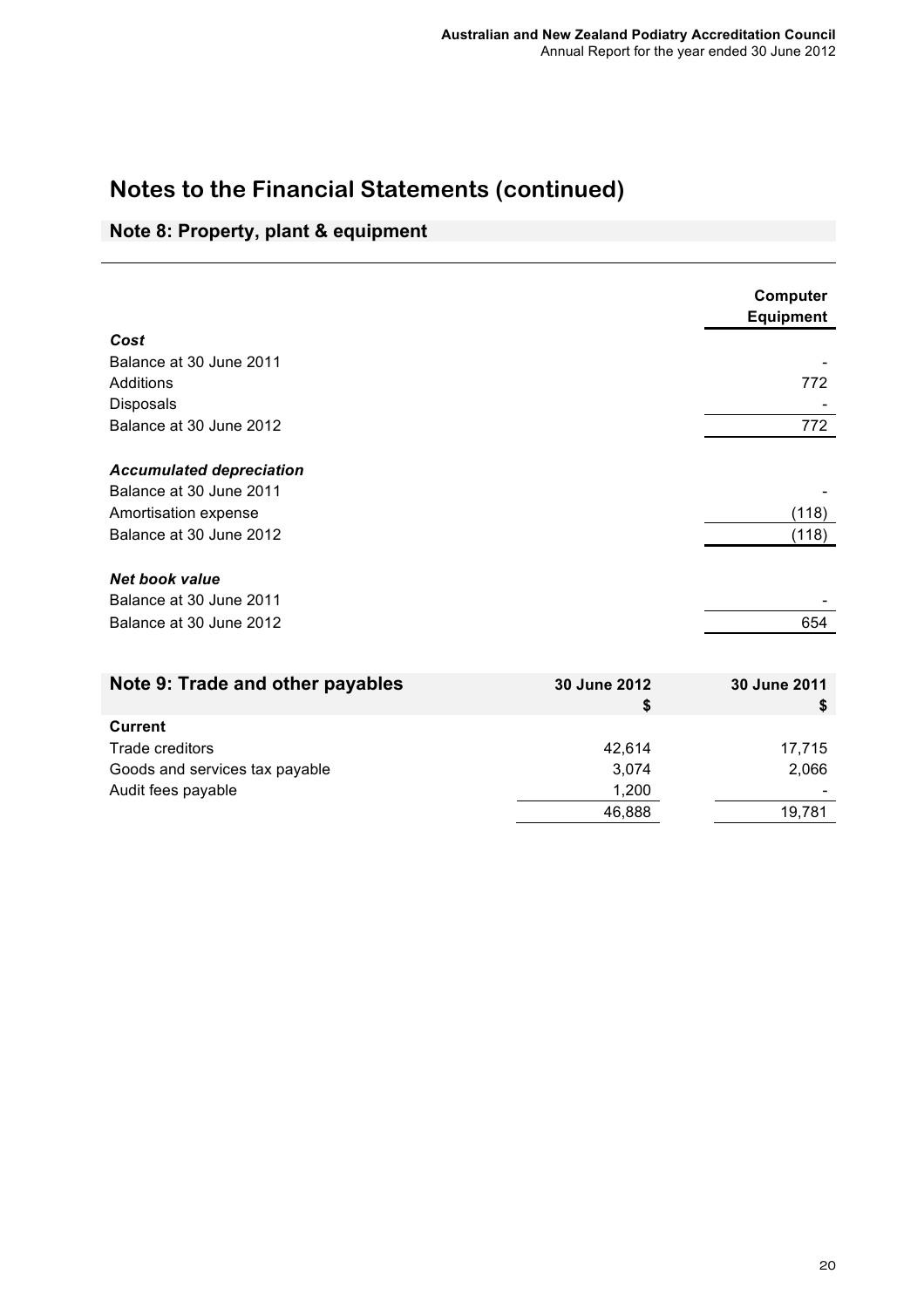### **Note 10: Accrued Income**

| Australian Health Practitioners Regulation<br>Agency: Endorsement of Scheduled<br>Medicines Project <sup>1</sup> | 15.000 |  |
|------------------------------------------------------------------------------------------------------------------|--------|--|
| Australian Health Practitioners Regulation<br>Agency: Transition to Company Project <sup>2</sup>                 | 10.000 |  |
|                                                                                                                  | 25,000 |  |

- 1. Funding was received from the Australian Health Practitioners Regulation Agency (AHPRA) for tasks associated with the development and implementation of two separate registration standards related to endorsement for scheduled medicines. The project will commence in the 2012/2013 financial year.
- 2. Funding was received from the Australian Health Practitioners Regulation Agency (AHPRA) to assist with the transition of the council to a company limited by guarantee. The project will commence in the 2012/2013 financial year.

### **Note 11: Economic dependency**

ANZPAC is dependent on the Australian Health Practitioner Regulation Agency (AHPRA) and the Podiatrists Board of New Zealand for the majority of its revenue used to operate the business. As per clause 4.1 of the Agreement for Accreditation Functions between AHPRA and ANZPAC, funding is reviewable annually. At the date of this report the Board of Directors has no reason to believe AHPRA will not continue to support ANZPAC.

### **Note 12: Related parties and related-party transactions**

**(a) Equity Interests in Related Entities**

ANZPAC does not have any equity interests in related entities.

**(b) Key Management Personnel Compensation**

Disclosures relating to key management personnel compensation are set out in note 13.

**(c) Key Management Personnel Loans**

There are no loans to or from key management personnel.

#### **(d) Transactions with Key Management Personnel**

Key management personnel have transactions with ANZPAC that occur within a normal employment relationship. There have been no transactions with key management personnel or their related entities.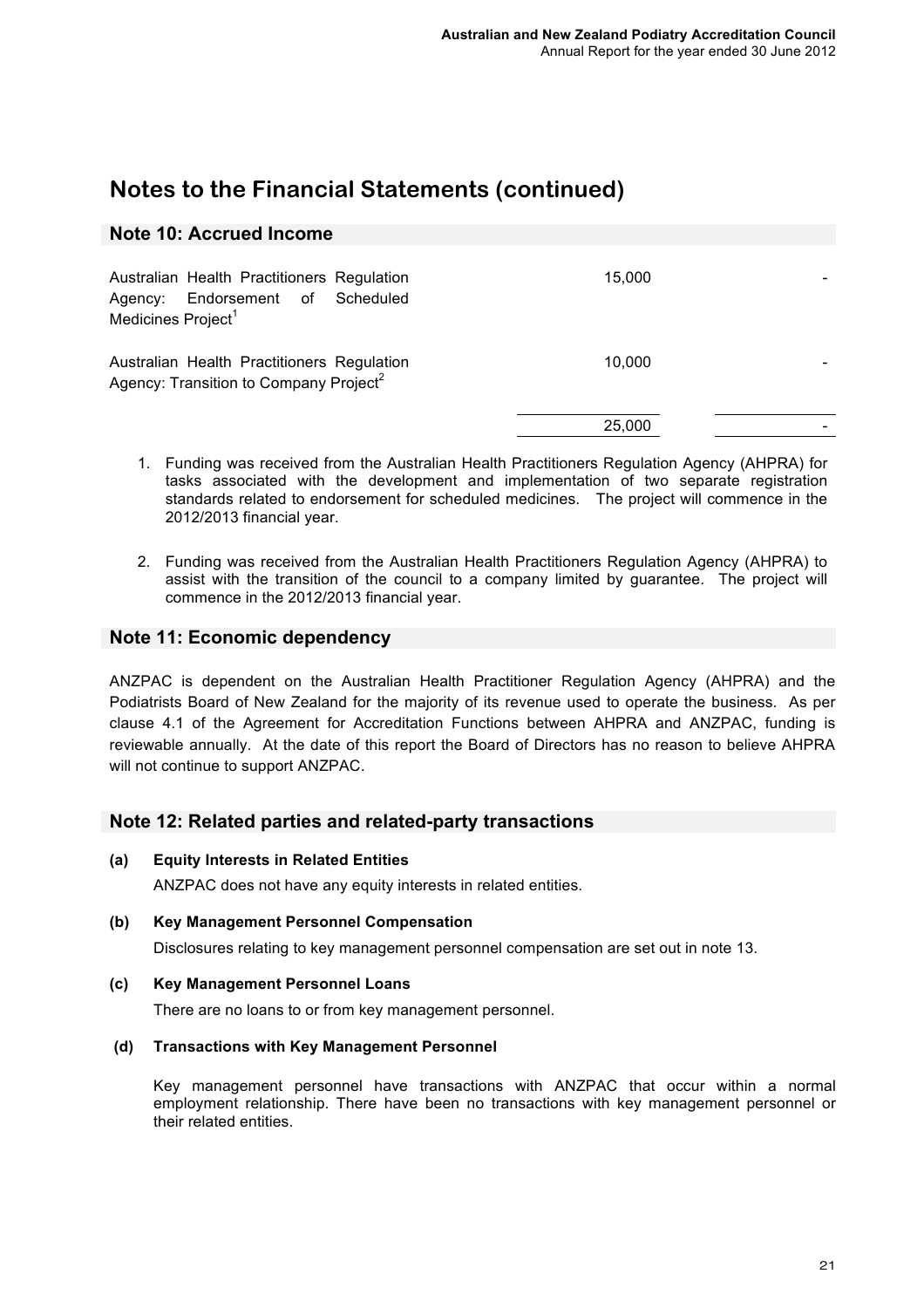### **(e) Transactions with Members of the Association**

All transactions with related parties were carried out on an "arms length" basis. Funding income received from the members of ANZPAC during the year is as follows:

|                                                     | 2012    | 2011   |
|-----------------------------------------------------|---------|--------|
| Australian Health Practitioner Regulation<br>Agency | 94.549  | 72.068 |
| Podiatrists Board of New Zealand                    | 9.327   | 7,630  |
|                                                     | 103,876 | 79,698 |

### **(f) Transactions with director-related entities**

No director or executive has entered into a material contract with ANZPAC (other than the provision for sitting services) since the end of the previous financial year and there were no material contracts involving directors' interests in existence at year end.

### **(g) Key management personnel**

The names and positions of those having authority for planning, directing and controlling the ANZPAC's activities, directly or indirectly, (other than directors) are:

Rachel Portelli Executive Officer appointed 1 February 2012

### **Note 13: Key management personnel compensation**

The aggregate compensation made to directors and other members of key management personnel of ANZPAC is set out below:

|                                                                               | <b>Year Ended</b><br>30/06/12 | <b>Year Ended</b><br>30/06/11 |
|-------------------------------------------------------------------------------|-------------------------------|-------------------------------|
|                                                                               |                               |                               |
| Compensation to directors and other<br>members of key management personnel of | 113.552                       | 75.223                        |
| the company                                                                   |                               |                               |

Where a director is also a member of an accreditation or qualifications and assessment committee, they are entitled to receive 'sitting fees' in addition to a reimbursement of any expenses. The sitting fee payments are included in the aggregate compensation amounts above.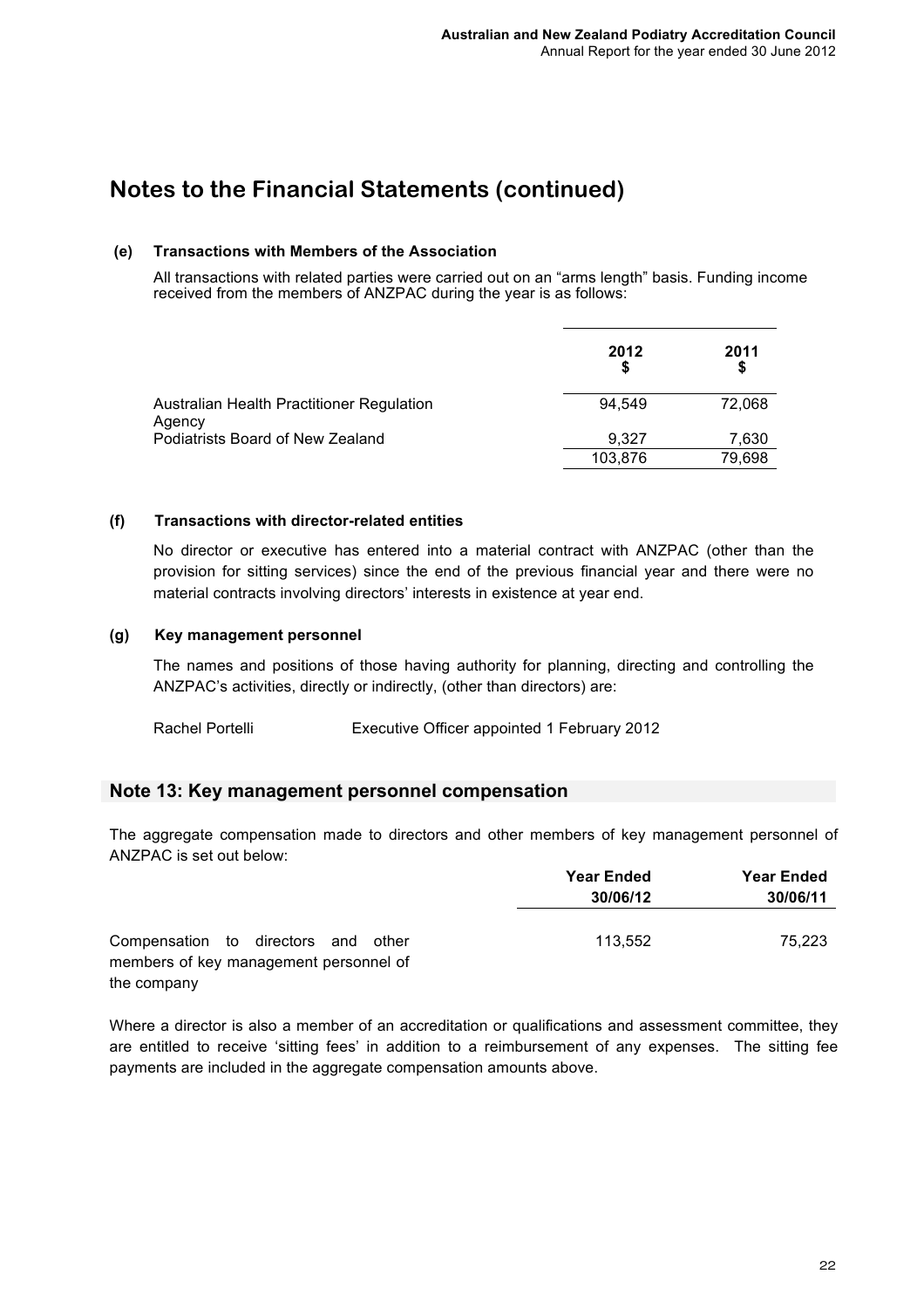# **Committee Statement**

The officers declare that:

- a) the attached financial statements and notes thereto comply with applicable Australian Accounting Standards and other mandatory professional reporting requirements;
- b) the attached financial statements and notes thereto present fairly the results of the operations of the council for the financial year and the state of affairs of the council at the end of the financial year; and
- c) there are reasonable grounds to believe that the council will be able to pay its debts as and when they become due and payable.

Signed in accordance with a resolution of the directors made pursuant to section 35 (2) (c) of the *Associations Incorporation Act 1985* (South Australia).

On behalf of the committee

Rolf Schaft

**ROLF SCHARFBILLIG** Chairperson

**ADAM BIRD** Deputy Chairperson

**5 October 2012**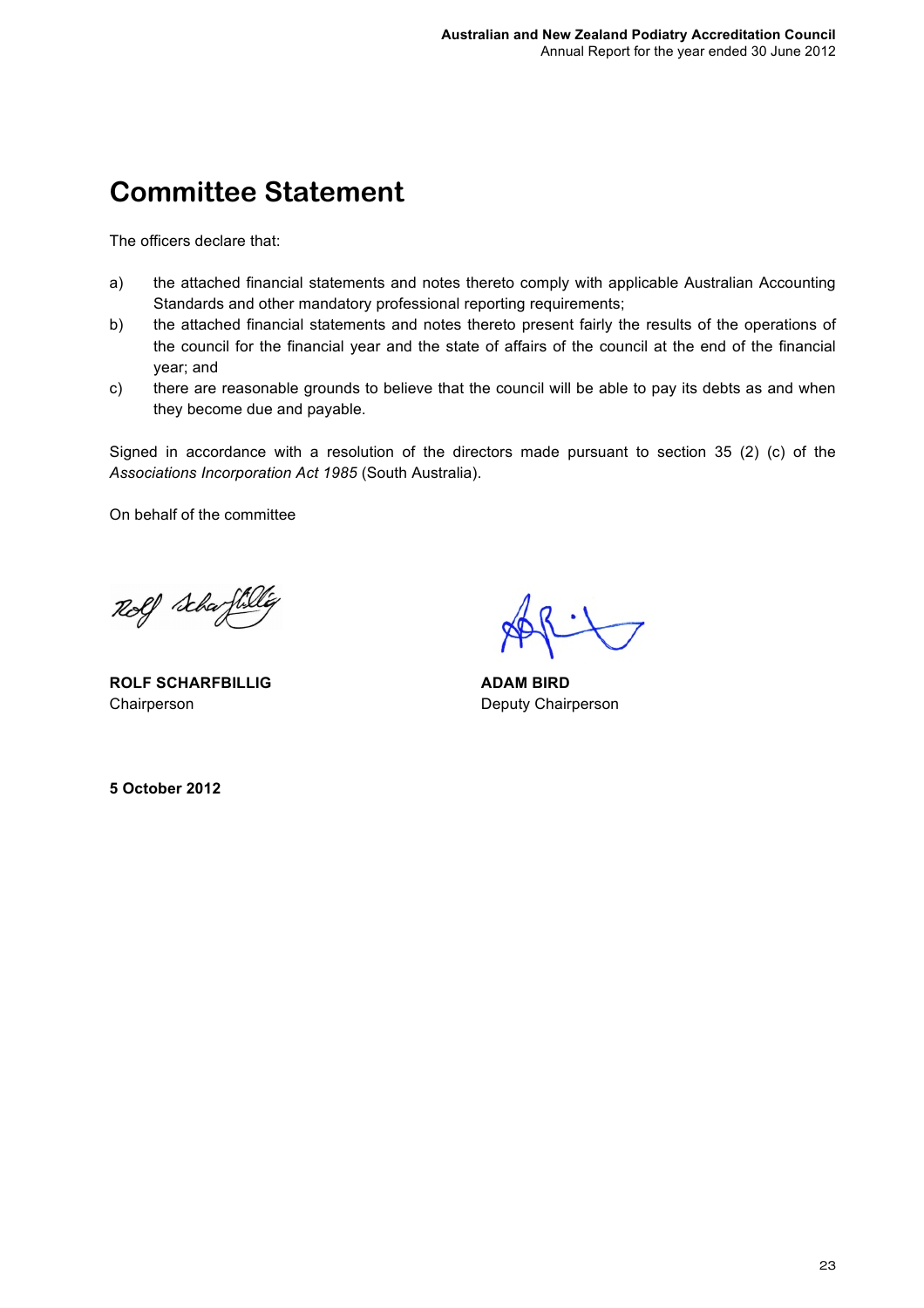#### **INDEPENDENT AUDIT REPORT OF**

#### AUSTRALIAN AND NEW ZEALAND PODIATRY ACCREDITATION COUNCIL **INCORPORATED**

#### **Scope**

We have audited the financial statements of the Australian and New Zealand Podiatry Council Incorporated for the period 1 July 2011 to 30 June 2012. We have conducted an independent audit of these financial statements in order to express an opinion on it to the hoard.

#### Director's Responsibility for the Financial Report

The board is responsible for the preparation and fair presentation of the financial report that gives a true and fair view in accordance with Australian Accounting Standards and the Corporations Act 2001 and for such internal control as the board determines is necessary to enable the preparation of the financial report that is free from material misstatement, whether due to fraud or error.

#### **Auditor's Responsibility**

Our responsibility is to express an opinion on the financial report based on our audit. Our audit has been conducted in accordance with Australian Auditing Standards to provide reasonable assurance whether the financial report is free of material misstatement. Our procedures include examination, on a test basis, of evidence supporting the amounts and other disclosures in the financial statements, and the evaluation of accounting policies and significant accounting estimates. These procedures have been undertaken to form an opinion whether, in all material respects, the financial report is presented fairly in accordance with Australian Accounting Standards and other mandatory professional reporting requirements, so as to present a view which is consistent with our understanding of the Association's financial position, the results of its operations and its cash flows. Our audit was limited to the verification of the reported figures in the financial statements. No compliance testing of internal controls and procedures was performed.

#### **Audit Qualification**

Due to the sudden passing of the previous Executive Officer and the subsequent relocation of the office of the Australian and New Zealand Podiatry Council Incorporated interstate, there were some instances where invoices for various expenditure incurred have not been located and could not be sighted as difficulties were encountered by the new Administration Group and Accounting personnel. We note that the amounts paid to the former Executive Officer, after his passing were unrecoverable and the board decided to write them off. For this reason we are qualifying the audit report. We note the amounts in the financial reports subsequent to this period have documentation in place to substantiate the figures. We also note that the Executive Officer is currently addressing the signatories to the Bank Accounts.

The audit opinion expressed in this report has been formed on the above basis.

#### Independence

In conducting our audit, we have complied with the independence requirements of the Corporations Act 2001. We confirm that the independence declaration required by the